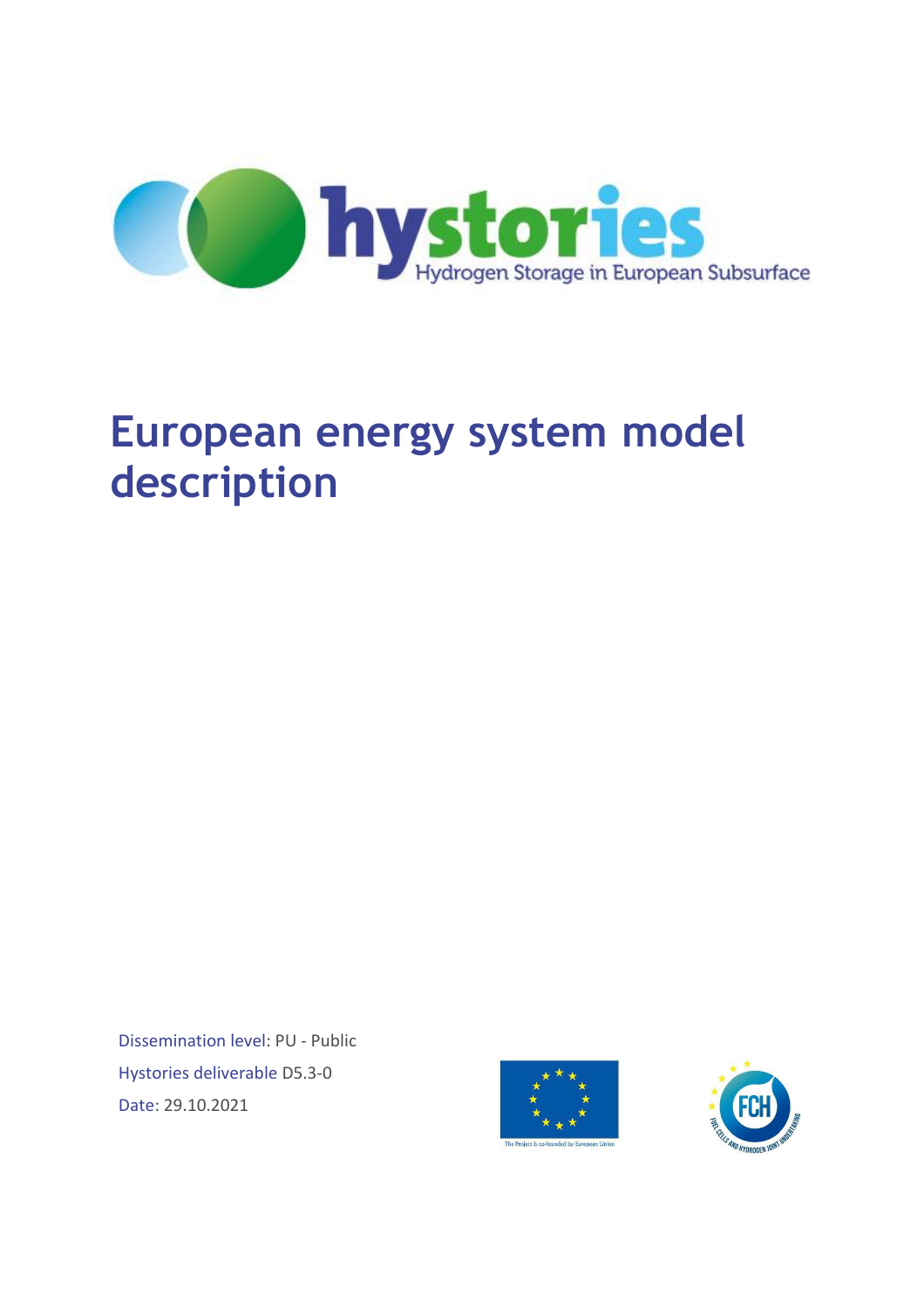© European Union, 2021.

No third-party textual or artistic material is included in the publication without the copyright holder's prior consent to further dissemination by other third parties.

Reproduction is authorised provided the source is acknowledged.

Disclaimer: The information and views set out in this report are those of the author(s) and do not necessarily reflect the official opinion of the European Union. Neither the European Union institutions and bodies nor any person acting on their behalf may be held responsible for the use which may be made of the information contained therein

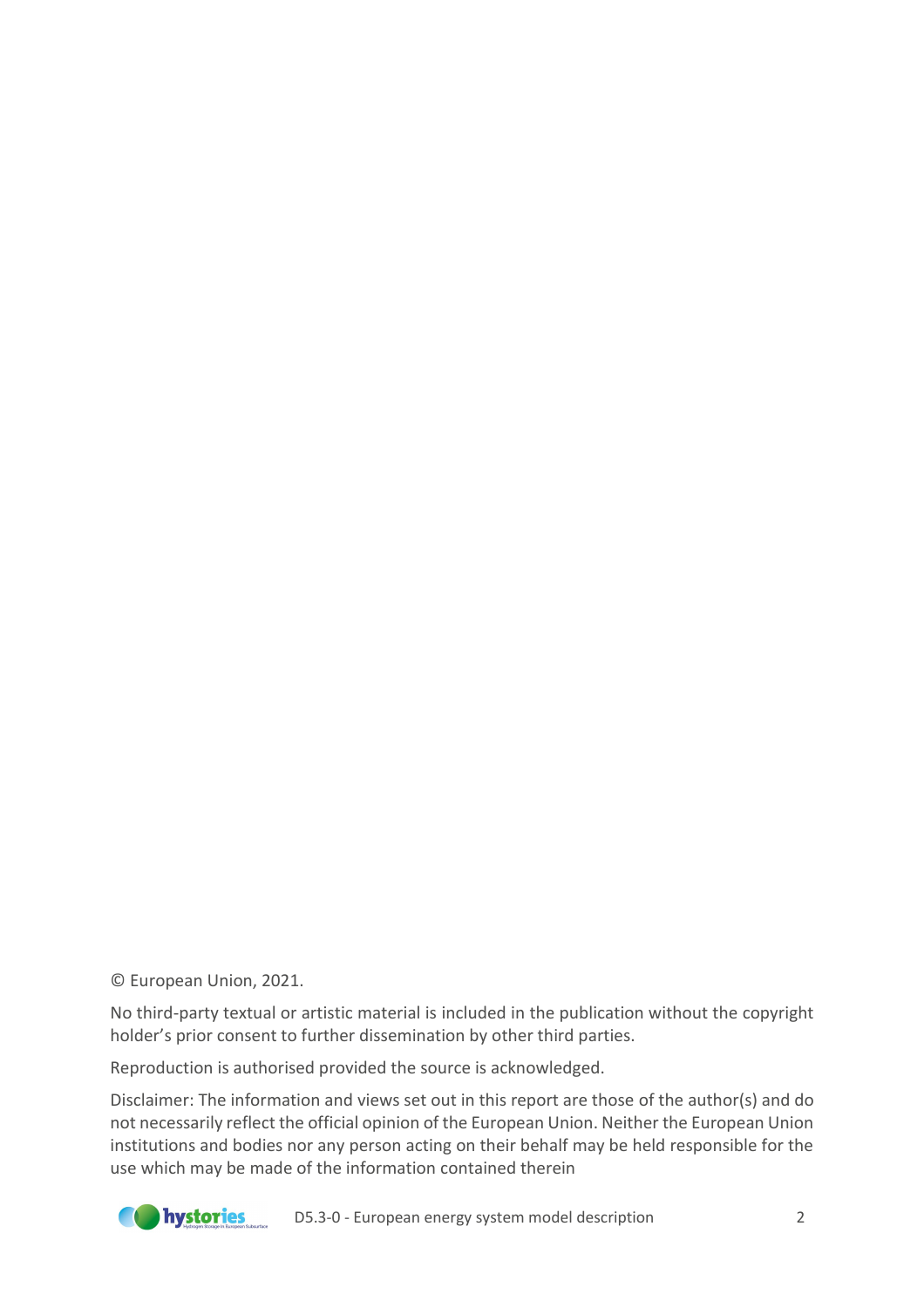#### **Authors:**

**Jan MICHALSKI<sup>1</sup>**

**<sup>1</sup>Ludwig-Bölkow-Systemtechnik GmbH, Germany**

#### **Revision History**

| <b>Revision</b> | Revision date | Summary of changes |
|-----------------|---------------|--------------------|
|                 | 29.10.2021    | Initial version    |
|                 |               |                    |
|                 |               |                    |

### **Checked by:**

| <b>Name</b>             | <i>Institute</i>                        | Date       |  |
|-------------------------|-----------------------------------------|------------|--|
| <b>Christopher KUTZ</b> | Ludwig-Bölkow-<br>Systemtechnik<br>GmbH | 26.10.2021 |  |

### **Approved by:**

| <b>Name</b>                                            | <i><u><b>Institute</b></u></i>          | Date       |
|--------------------------------------------------------|-----------------------------------------|------------|
| <b>Jan MICHALSKI</b><br>WP5 Leader                     | Ludwig-Bölkow-<br>Systemtechnik<br>GmbH | 29.10.2021 |
| <b>Arnaud REVEILLERE</b><br><b>Project Coordinator</b> | Geostock                                | 02.11.2021 |

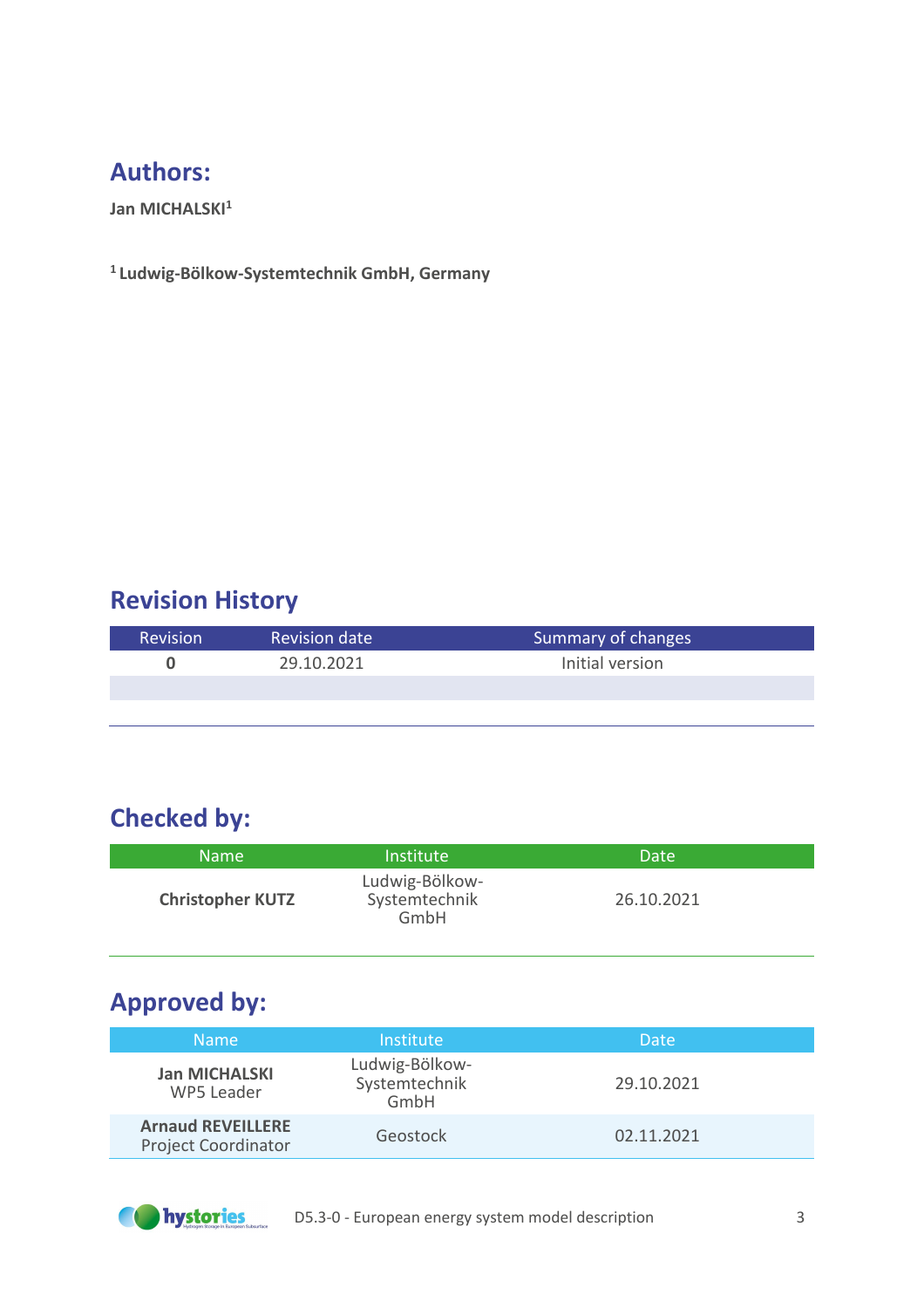### **TABLE OF CONTENT**

| 2. Major assumptions and limitations  11               |
|--------------------------------------------------------|
|                                                        |
| 2.2. Limitations on temporal and spatial resolution 11 |
|                                                        |
| 3. Mathematical representation 14                      |
| 4. Nomenclature of the LENS model  18                  |
|                                                        |
|                                                        |
|                                                        |
|                                                        |
|                                                        |

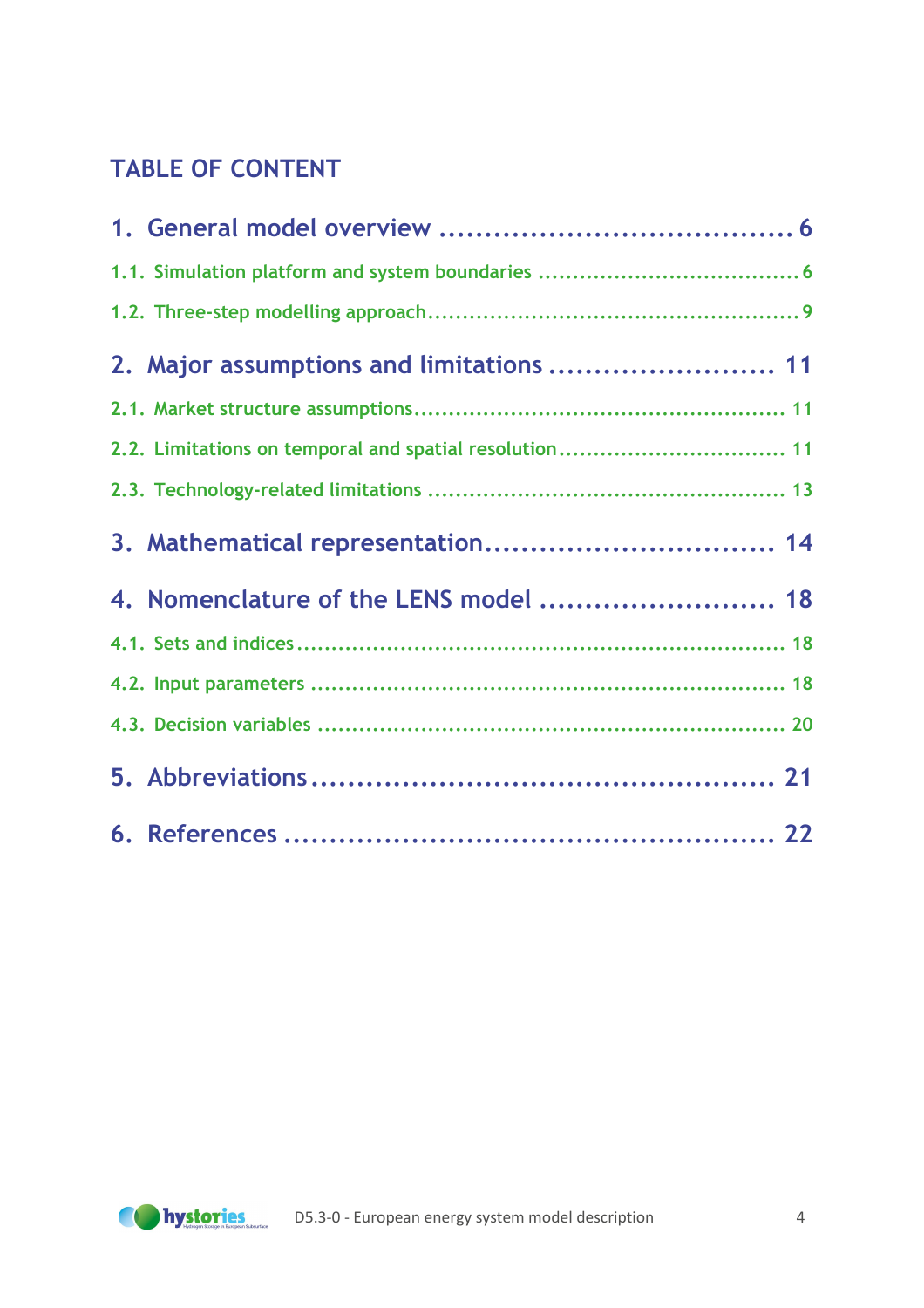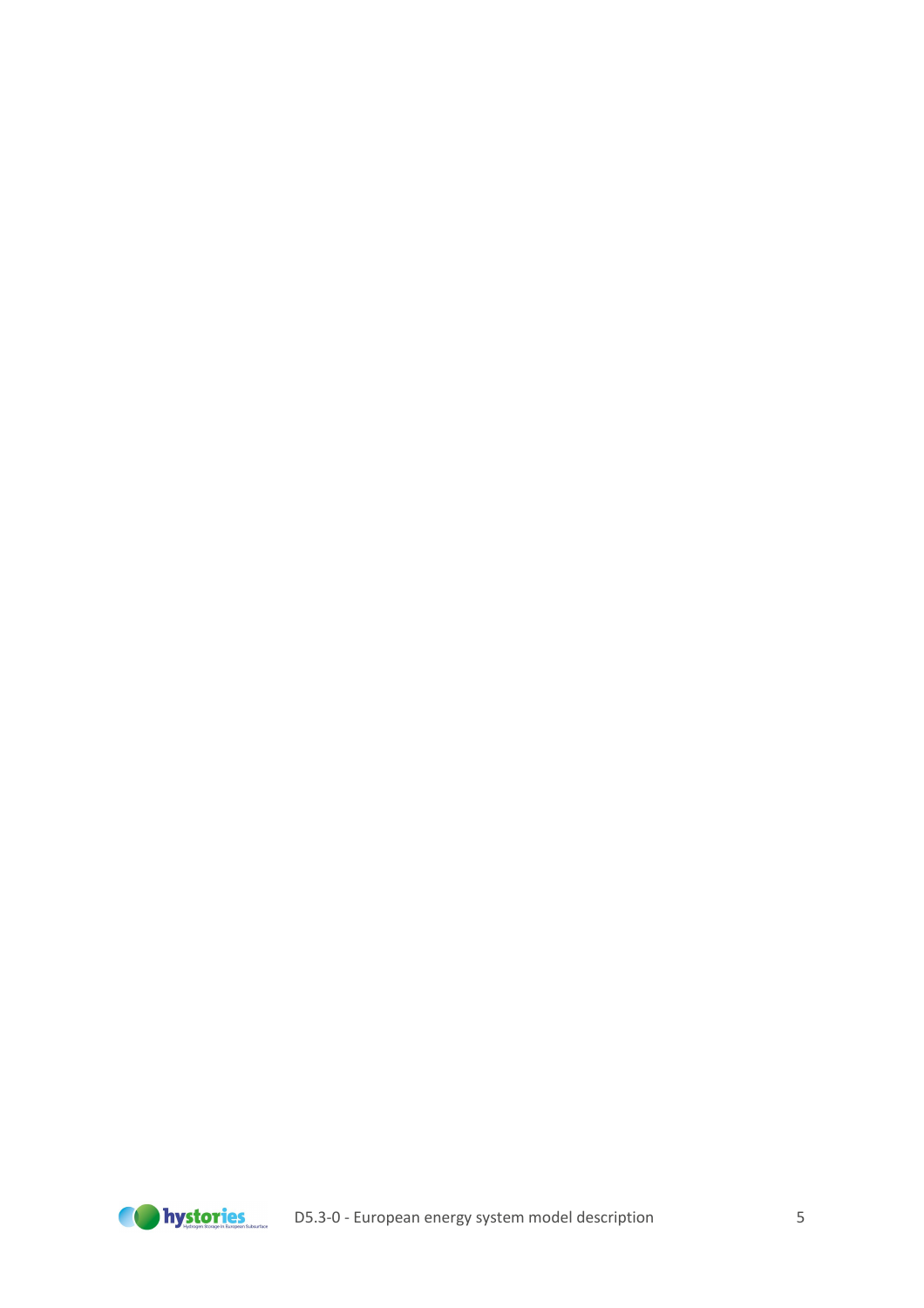# <span id="page-5-0"></span>**1. General model overview**

### <span id="page-5-1"></span>**1.1.Simulation platform and system boundaries**

The modelling of the European energy system in this study is based on a simulation platform developed by LBST to perform detailed techno-economic system analyses with a flexible technology focus and geographical scope at various scales. The **LENS model** (**L**BST **EN**ergy **S**ystem **model**) optimises the size and operation of different elements of a predefined system in a given location and for a given time frame. This is done in a top-down approach by taking several economic and technical constraints into account. It can be easily adapted to capture most important features of the underlying problem and is designed to perform multitude of calculations in short computational time in order to assess and compare different scenarios and sensitivities according to the individual study scope. This explorative character of the model-based analysis allows to test the impact of different assumptions and input parameters on the overall system results. In this way strategic decision making can be supported by a quantitative analysis in a flexible and efficient way within one overarching modelling platform.

In general, the LENS model is formulated as linear programming (LP) problem for the purposes of this study with the objective to minimize the overall system costs subject to a number of techno-economic constraints in each of the modelling steps. According to the categories presented in Michalski (2016) it can be characterized as a deterministic system equilibrium model under perfect competition with exogenous price representation (i.e. individual market players are considered as price takes). Depending on the modelling step it is based on both the single- and multi-node approach (see Chapte[r 1.2\)](#page-8-0). Hence, the modelling exercise provides insights from the societal and macroeconomic perspective rather than from the business perspective of individual market participants.

The initial model formulation is related to the analyses on the role of energy storage technologies in energy systems with increasing share of renewable electricity from the microeconomic perspective and can be traced back to the work provided in Michalski (2016). Consequently, early LENS model applications focused more on single facilities such as Powerto-Gas (PtG) plants connected to a hydrogen (H2) storage at one location but in greater technological detail from the business perspective<sup>1</sup>. More recent studies employed an extended model version with a larger scope but in smaller technological detail in order to analyse whole supply infrastructures, e.g. for hydrogen refuelling stations,<sup>2</sup> or integrated energy system at national<sup>3</sup> and pan-European level<sup>4</sup>.

The boundaries of the European energy system assumed in this study are presented in [Figure](#page-6-0)  [1.](#page-6-0) In general, the model takes into account the infrastructures for power and hydrogen as two major energy carriers in the subsequent analyses. On the electricity side, power plants represent the major supply source of the underlying system. Typically, they can be subdivided

<sup>&</sup>lt;sup>4</sup> See e.g. Trinomics/LBST/E3M (2019).



 $^1$  See e.g. DLR et al. (2015), Michalski (2016), Bünger et al. (2016), Albrecht et al. (2016) or Michalski et al. (2017). <sup>2</sup> See e.g. Bünger & Michalski (2018) or Michalski et al. (2019).

<sup>&</sup>lt;sup>3</sup> See e.g. Michalski (2017), Michalski et al. (2019) or Bünger et al. (2019).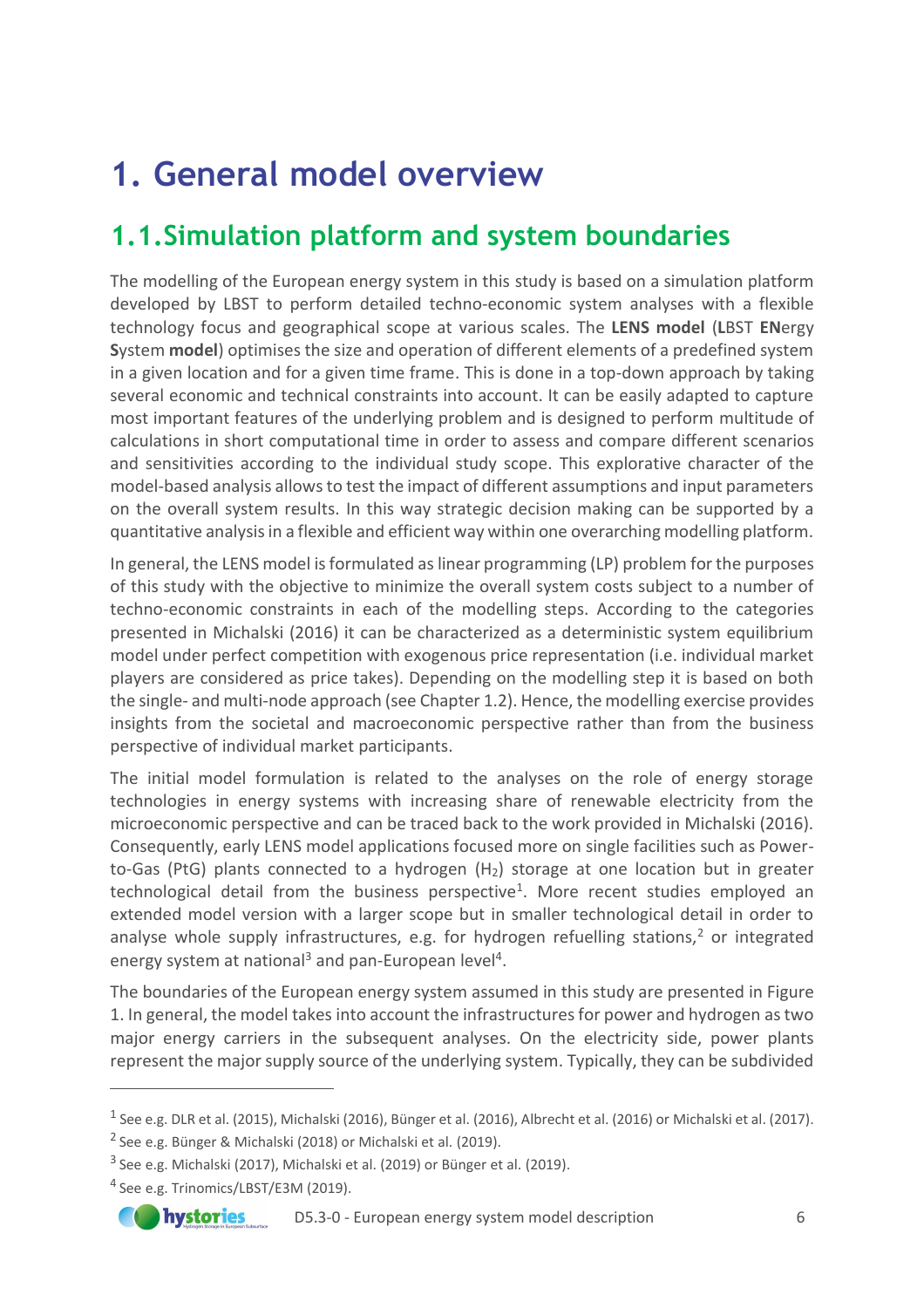into intermittent renewable power plants (such as wind onshore and offshore as well as photovoltaics - PV) and flexible dispatchable power plants based on fossil (e.g. coal or natural gas), nuclear or renewable (i.e. biomass or biogas) fuels. The modelled power infrastructure consists on the one hand of power lines required to transport electricity between the different grid nodes and on the other hand of a number of flexibility elements including electricity storage (e.g. pumped-hydro storage or stationary batteries), curtailment of intermittent power plants and demand side management.



Figure 1: Boundaries for energy system within the LENS model adapted for this study

<span id="page-6-0"></span>On the hydrogen side, electrolysis is the core supply unit converting electricity into hydrogen and thus being a major sector coupling element in the system. The model takes also into account other potential supply sources such as hydrogen imports from outside the EU and, at least in the transition phase, conventional hydrogen production via steam methane reforming (potentially with Carbon Capture and Storage (CCS) or as by-product H2). In order to ensure the overall system flexibility H<sub>2</sub>-based gas turbines and fuel cells allow for re-electrification of hydrogen as another means for electricity and gas infrastructure integration. The focus of the underlying analysis is, however, on underground hydrogen storage as major objective of the project. Therefore, the model explicitly distinguishes between salt caverns and hydrogen storage in porous media such as depleted gas fields or aquifers. Moreover, other aboveground H<sup>2</sup> storage such as pressurised gas tanks are included, yet to a limited extent. The transport infrastructure is mainly based on dedicated hydrogen pipelines, which can either be newly built or retrofitted from existing natural gas infrastructure. Where necessary, predefined relations between selected nodes can also be covered by other transportation means such as hydrogen shipping. In the context of infrastructure modelling, onsite electrolysis is defined as  $H_2$  supply at the same grid node as consumption without the need for  $H_2$  transport.

Finally, it is worth mentioning that all demand figures are considered as exogenous input parameters and are thus not subject to actual system optimization. This is due to the fact that

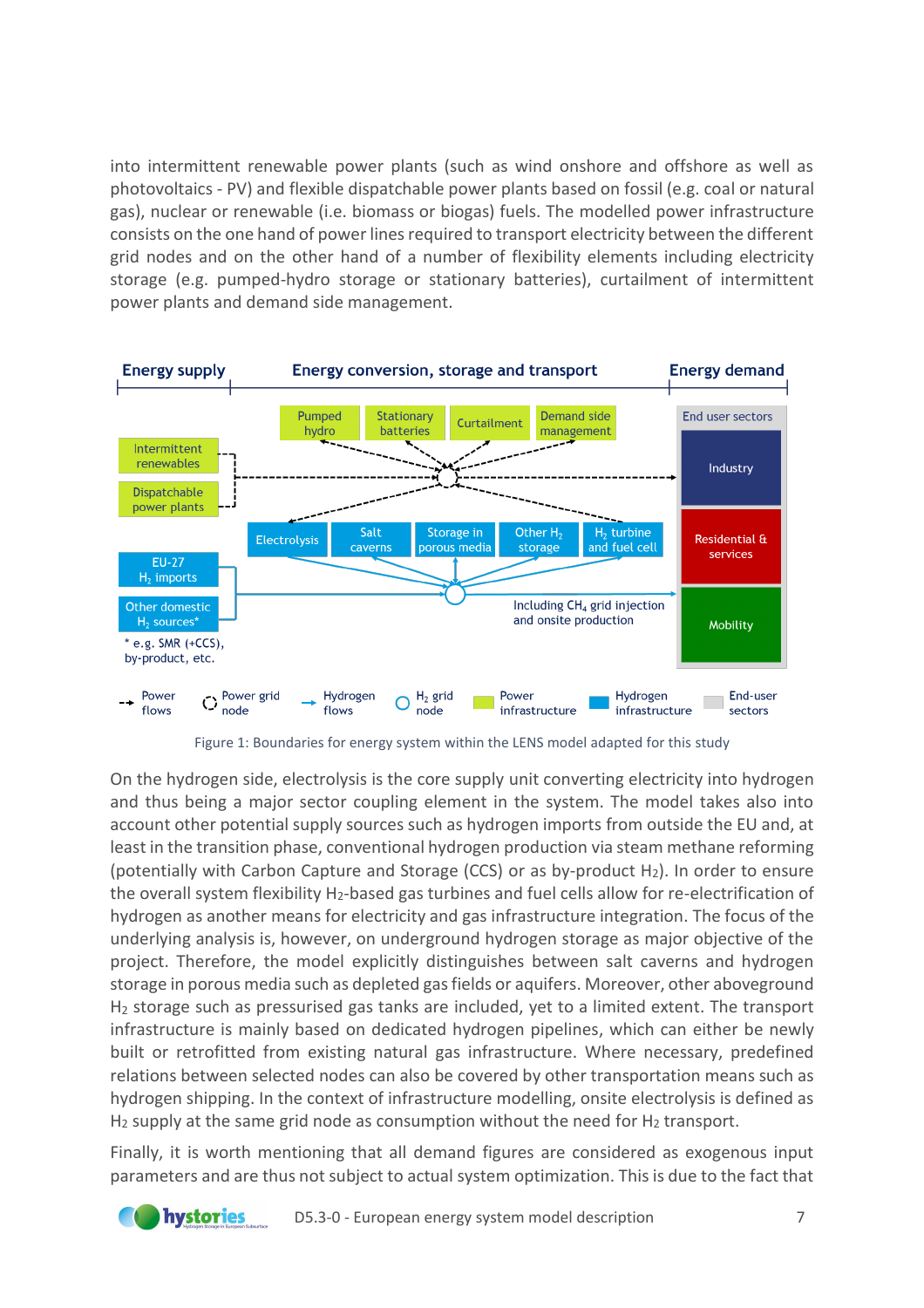in some sectors end-users' behaviour is not necessarily based on pure techno-economic conditions but might take into account also other soft factors and personal preferences such as convenience or environmental image (e.g. when choosing between conventional gasoline/diesel cars, Battery Electric Vehicles - BEVs and Fuel Cell Electric Vehicles - FCEVs). The demand for both energy carriers is subdivided into the following end-user sectors:

- Industry: direct power, process heat (electricity and H<sub>2</sub>-based) as well as H<sub>2</sub> feedstock consumption in different sub-sectors.
- **Residential & services:** basic power consumption (e.g. by white appliances) and heating needs in buildings, both by electric heat pumps and H2-based heating appliances.
- **Mobility:** fuel consumption by BEVs and FCEVs.

Note that hydrogen demand may also include potential  $H_2$  injection into the existing natural gas (methane) infrastructure. The methane infrastructure itself is excluded from further analysis as it is not in the major scope of this study.<sup>5</sup>

The model adaptations for the purpose of this study in comparison to the previous versions of the model are threefold:

- **Distinction between different H<sub>2</sub> storage technologies:** in order to analyse the role of the large-scale underground hydrogen storage in porous media in the European energy system, the technological dimension was extended adequately. The model is now capable to make long-term investment and short-term operation decisions simultaneously for different H<sub>2</sub> storage technologies.
- **More detailed mathematical representation of storage technologies:** to model important technical issues of hydrogen underground storage, its mathematical representation has been enhanced in several ways (see also Chapter [3](#page-13-0) for more details). First, the objective function includes the variable costs of storage input and output to examine the storage-related costs in more detail. Second, the investment decisions in input/output and storage volume capacities are now independent from each other. Hence, the model provides the optimal ratio between the flow rates and energy-related storage size.
- **Multi-nodal approach for investments in production, storage and transport capacities:** the geographical distribution of storage potential between various Member States is one of the major systematic differences between H<sup>2</sup> storage in porous media and salt caverns. In order to capture this important systemic feature, a fully new modelling step was introduced to optimise investments in  $H_2$  production, storage and transport simultaneously for all grid nodes (see Chapter [1.2](#page-8-0) for more details). This model adaptation required on the one hand some major assumptions and simplifications (see Chapter [2](#page-10-0) for more details) and on the other hand also the development of new data exchange algorithms for each modelling step.

<sup>5</sup> However, the model is capable of analysing the methane infrastructure in parallel to the hydrogen infrastructure. This constellation has been successfully tested and applied in previous studies, e.g. in Bünger et al. (2018) or Trinomics/LBST/E3M (2019).

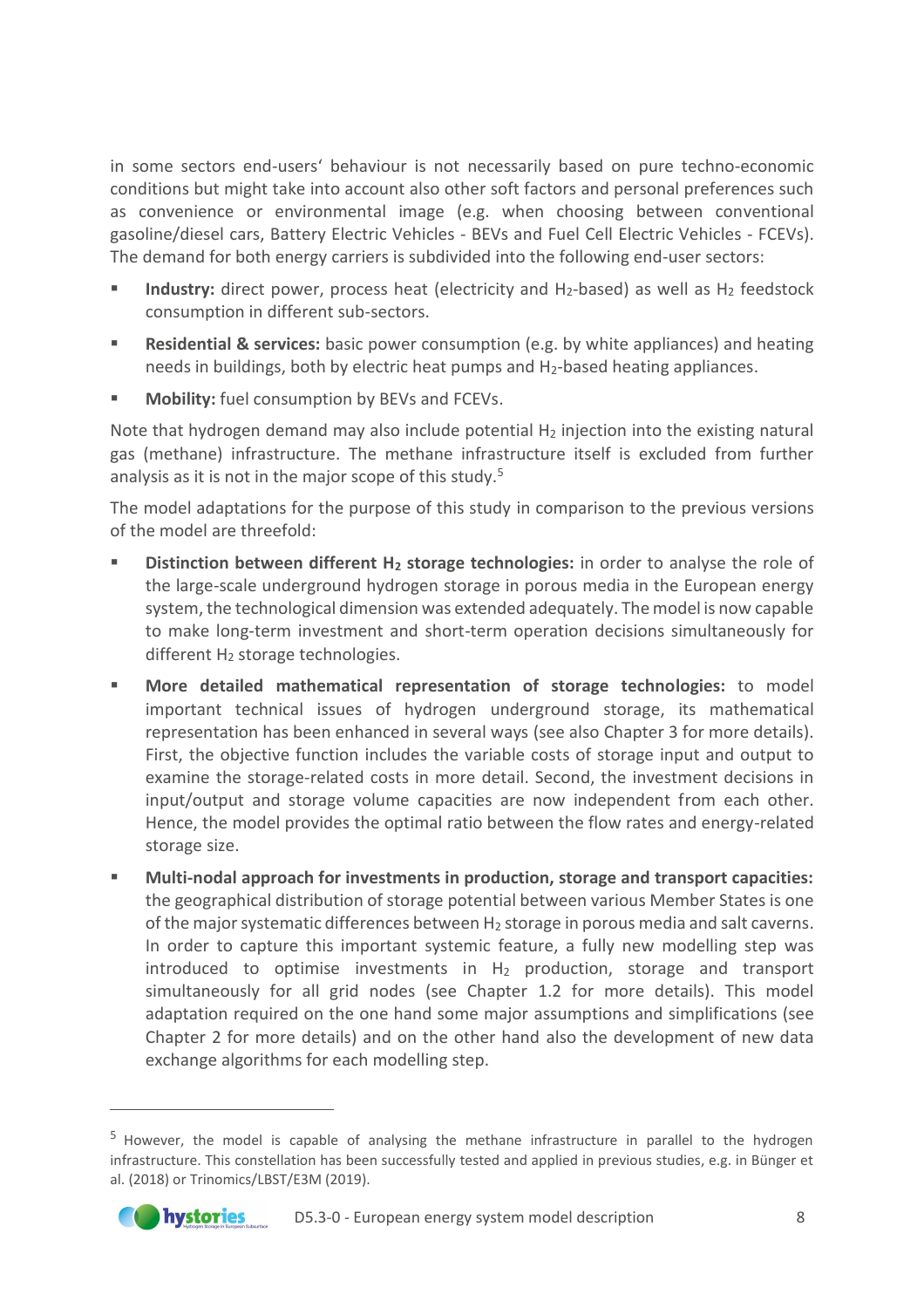### <span id="page-8-0"></span>**1.2.Three-step modelling approach**

As depicted i[n Figure 2,](#page-8-1) the modelling exercise consists of three consecutive steps. After input data preparation the first step represents solving the capacity expansion problem in respect to energy supply units (e.g. intermittent and dispatchable power plants or electrolysis), energy storage (e.g. stationary batteries for electricity or salt caverns for hydrogen) and corresponding transport infrastructure (i.e. power lines and gas pipelines). In other words, the model makes optimal long-term investment and transport decisions for all elements of the system including energy import capacities given the predefined demand levels in each node and time step. This can be interpreted as optimal power and hydrogen sourcing and trading between e.g. markets, pricing zones or Member States, in case each grid node represents one such market, zone or country. A major constraint of the model is represented by a greenhouse gas (GHG) emission gap which limits the use of fossil fuels within the energy system.



Figure 2: Three-step approach of the LENS model

<span id="page-8-1"></span>In the second step the unit commitment model evaluates the optimal scheduling of different system elements in more detail based on the expected capacities from the first modelling step. Typically, the optimization in the second step has a higher temporal resolution (i.e. larger number of time steps) to better represent the variable profiles of power and hydrogen demand as well as of intermittent electricity feed-in. However, the spatial resolutions are usually reduced to a smaller number of nodes to limit the computational efforts. In this way, the simulation can provide more accurate results for short-term dispatching of intermittent and dispatchable power plants as well as for operation of electrolysis and storage technologies at acceptable solving time. Note that for the sake of consistency the modelling exercise in the second step also allows for investments in selected flexibility elements such as peak-load power plants or stationary batteries to balance out variable renewables feed-in and energy demand. The comparison of required capacities between the first and second modelling steps reveals the additional flexibility needs of a system with a high share of renewable energy when using more detailed time series.

In the third step the model focuses on the optimal energy flows and capacity investments in transport infrastructure between the different nodes based on the expected capacities and



D5.3-0 - European energy system model description 9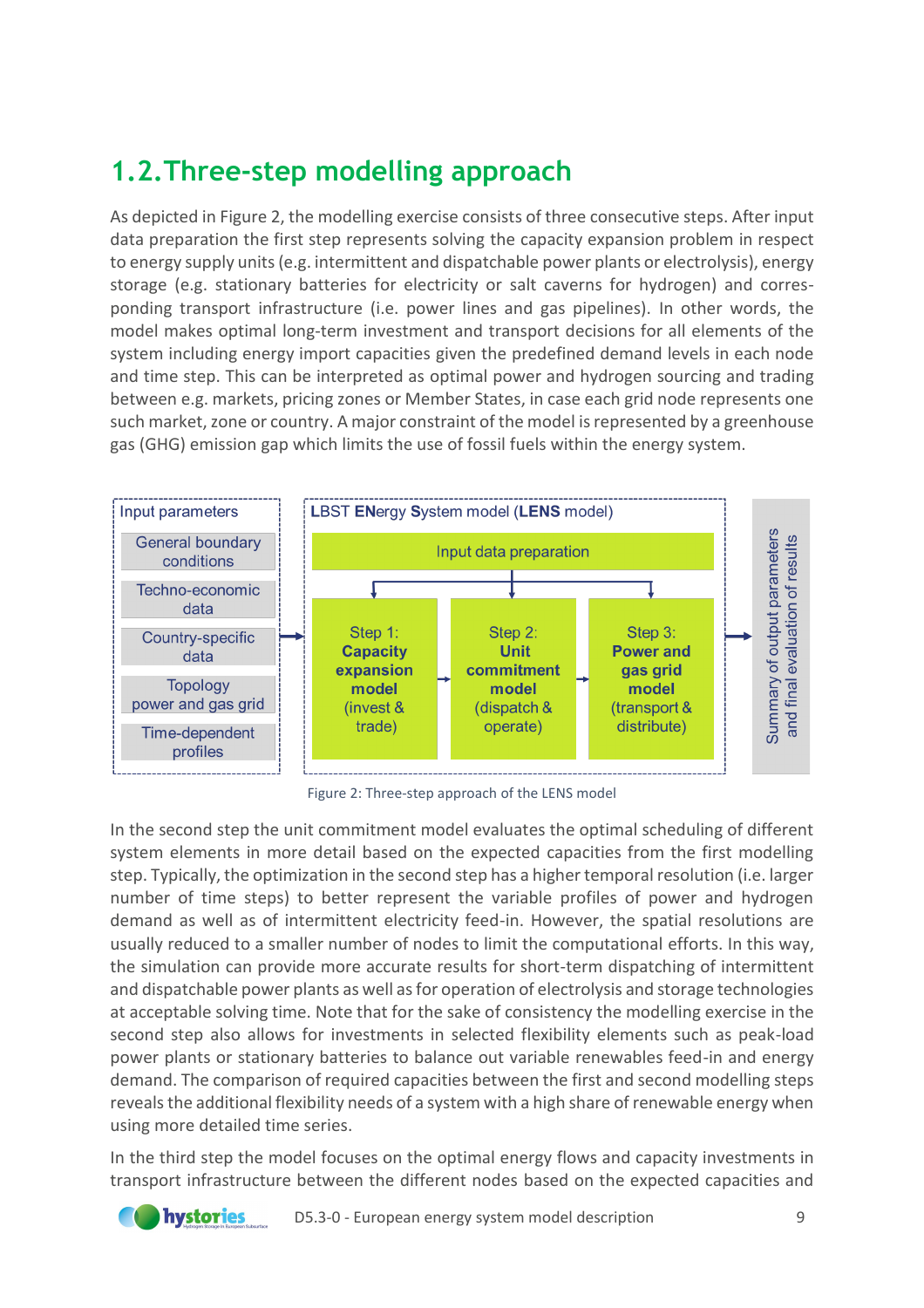operations schedule of all other system elements from the previous modelling steps. In order to reduce computational burden, the temporal and spatial dimensions are mainly decoupled from each other in two ways. First, the installed production and storage capacities from the first and second modelling steps are fixed and distributed to the different nodes according to a predefined allocation key. Second, the optimal unit dispatching and operation from the second modelling step are combined together with the demand resulting in a residual load again allocated to each node as an exogenous input parameter. Hence, the underlying problem is simplified to decision making on optimal quantities and capacities for power and hydrogen transport between the grid nodes. Nevertheless, some flexibility to the system is provided by limited additional re-dispatching potential in each grid node in order to improve the utilisation of single lines and to ensure an economic operation of the infrastructure.

Finally, after the modelling exercise the output parameters from all steps are summarized and evaluated in an adequate way to provide the relevant findings in line with the individual study objective. As illustrated i[n Figure 2](#page-8-1) the input parameters include:

- **General boundary conditions** such as fuel and carbon prices, discount rates, GHG emission and curtailment limits, etc.
- **EXECT** Techno-economic data: costs, efficiency, sizing ratios, lifetime, etc. for each technology.
- **EXEDENTIFY-Specific data:** power and hydrogen demand as well as installed capacities and investment limits for different technologies per country.
- **Topology of power and gas grid:** existing transport capacities, costs, efficiencies and investment limits for transport infrastructure between the selected grid nodes.
- **Time-dependent profiles:** normalised time series for country-specific power and hydrogen demand as well as technology-specific minimal and maximal production limits.

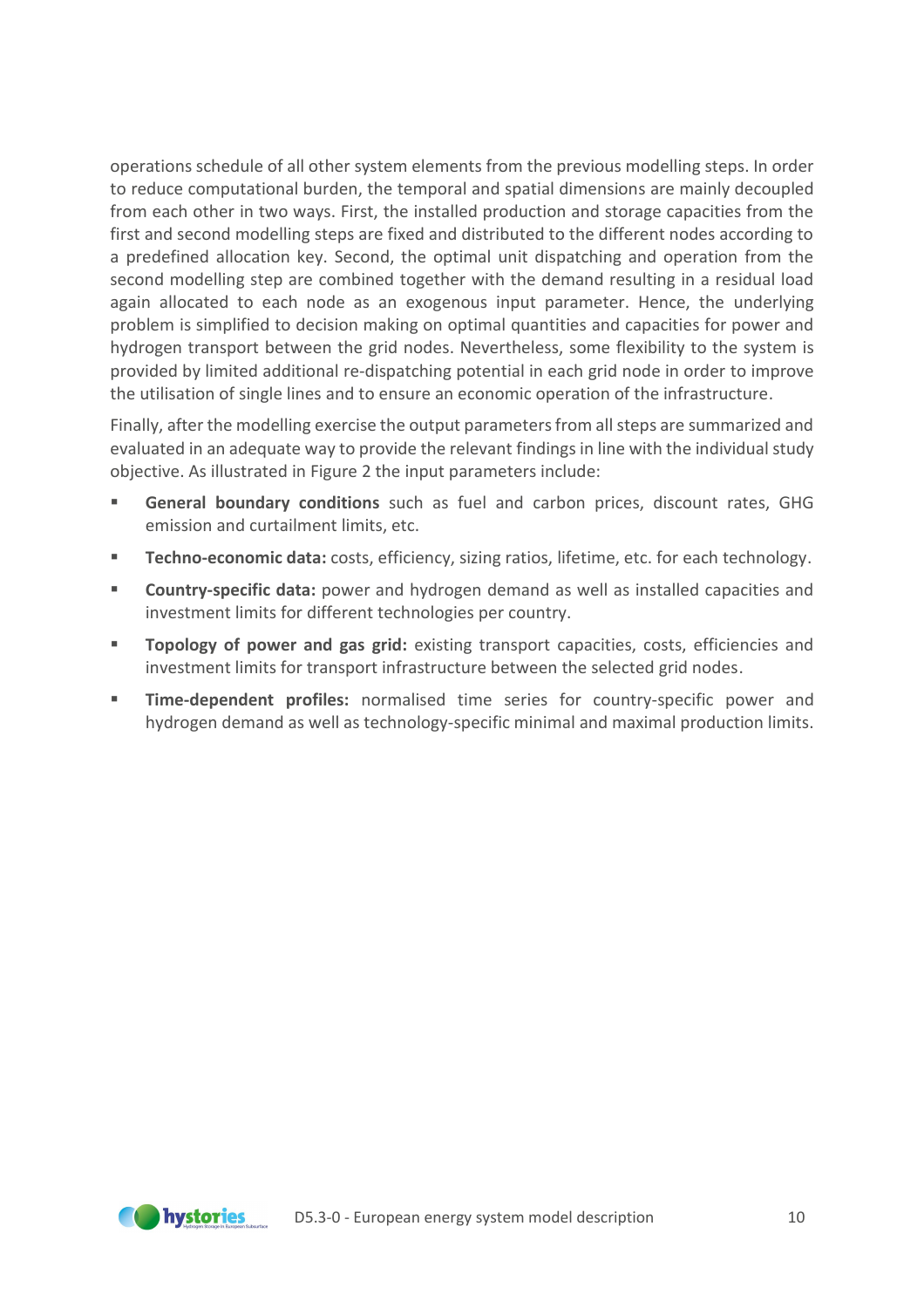# <span id="page-10-0"></span>**2. Major assumptions and limitations**

### <span id="page-10-1"></span>**2.1.Market structure assumptions**

The approach of system cost minimization within the LENS modelling framework corresponds either to centralized system planning by a neutral regulator or to perfect competition between market participants under symmetric information and without any market power and additional transaction costs. The model implicitly assumes that there is only one wholesale energy market for all activities related to power and hydrogen supply, conversion, storage and transport.

In reality, there are multiple energy markets in terms of service provision (e.g. different wholesale markets with various time horizons or balancing markets for grid services) and in terms of geographical scope (i.e. different bidding zones for selected countries or regions). In this context, according to some authors such as e.g. Sioshansi (2011) or Teng & Strbac (2016) limiting storage use to only selected applications or markets might underestimate its overall value. In addition, the interlinkage between the electricity and gas markets and infrastructures is still weak and does not correspond to a fully integrated market. In fact, hydrogen market, mainly organised in a business-to-business manner within the industry sector<sup>6</sup>, is strongly segmented without a common and transparent marketplace and publicly accessible transport infrastructure.

However, the major objective of this study is to compare different hydrogen underground storage technologies. Applying only one energy market as a common boundary condition will still provide a fair comparison of the selected technologies while reducing the modelling complexity. Moreover, from the more general perspective, separate power, hydrogen and natural gas markets hinder an effective energy system coordination. The need for interlinked energy system planning has been recognized in a number of studies, e.g. by Deane et al. (2017) or Illinois Institute of Technology (2015) as well as by the EU Regulation No 347/2013 on guidelines for trans-European energy infrastructure. As a consequence, both ENTSO-E and ENTSOG have developed a first common interlinked model (see ENTSOG and ENTSO-E 2016), to be further enhanced by the results from Artelys (2018). Hence, in the light of the attempt to develop common planning tools in the narrower sense and to establish an internal energy market within the Energy Union in the broader sense, modelling fully integrated, transparent and efficient power and hydrogen markets appears to be a realistic approach in the long-term.

## <span id="page-10-2"></span>**2.2.Limitations on temporal and spatial resolution**

Another important model assumption and limitation is related to the time dimension in two ways. First, the simulation assumes perfect foresight for energy demand and renewable feedin for all hours within a prototypical year for the entire time horizon. Hence, the investment

 $6$  According to Hydrogen Europe (2021) and Fuel Cell Hydrogen Observatory (2021), 60%-70% of H<sub>2</sub> supply can be categorised as "captive hydrogen production on-site used exclusively for own consumption within the same facility."

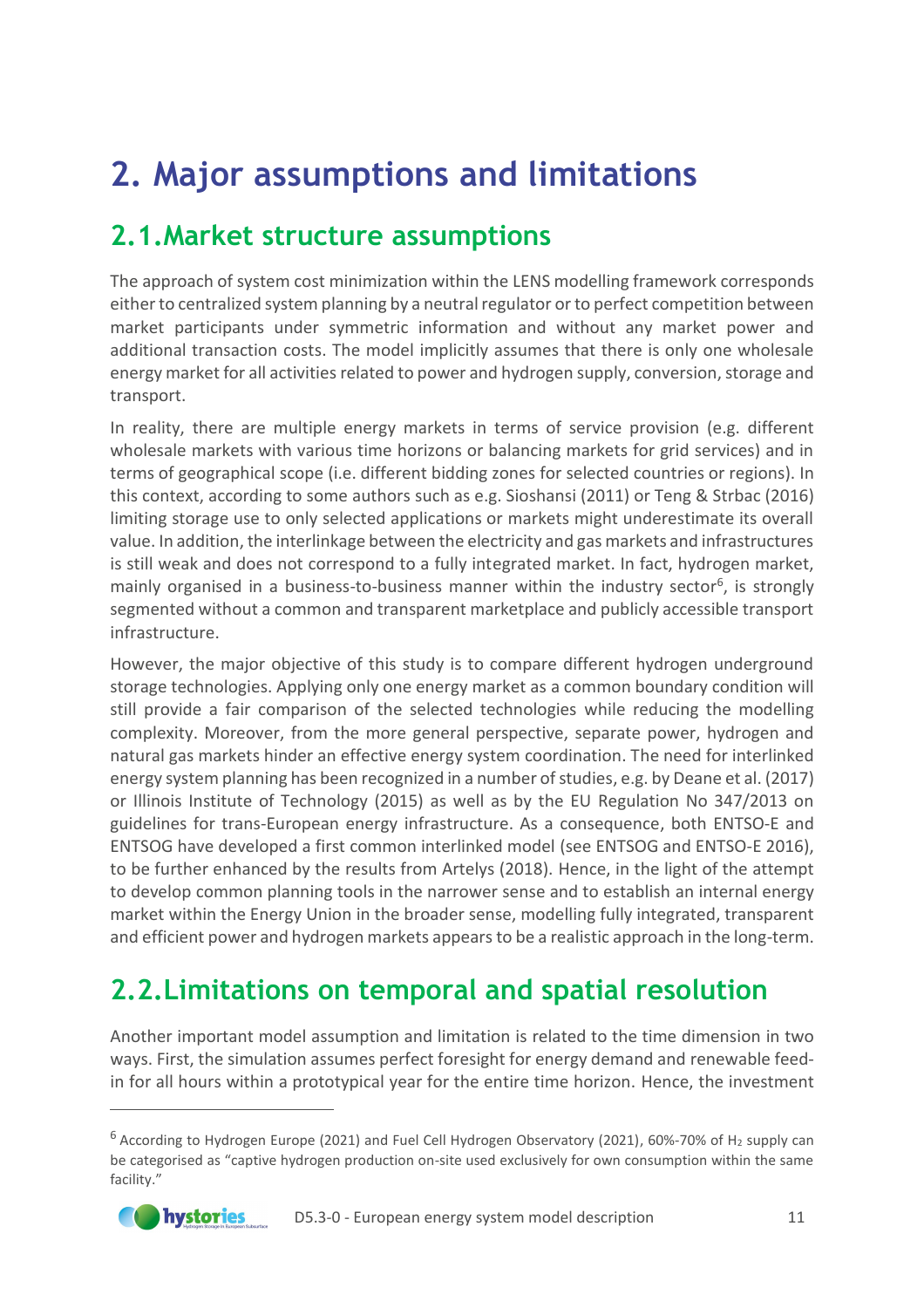and operation decisions are based on a specific weather year for all time steps. Second, the temporal and spatial resolution differs between the modelling steps leading to the loss of information and suboptimal results to some extent. In reality, optimal investments and operation decisions depend on a broad range of complex systemic circumstances and uncertainties such as weather conditions, planned and unplanned production outages, consumer behaviour, fuel prices as well as technology and policy developments, etc., which can be hardly predicted and implemented in one single model.

In fact, a number of publications recognise the computational burden and thus the need for simplification when dealing with investment and operation decisions of energy storage especially under increasing share of intermittent power feed-in (see e.g. Kannan & Turton 2013, Frew & Jacobson 2016, Pineda & Morales 2018 or Radu et al. 2021). Therefore, as reviewed by Hoffmann et al. (2020), different techniques such as down-sampling, averaging or clustering can be applied to reduce time resolution and thus model complexity in order to achieve a satisfactory trade-off between results accuracy and solving time.



Figure 3: Trade-offs to reduce model complexity and computational load

<span id="page-11-0"></span>The general approach of the LENS model in this context is illustrated in [Figure 3.](#page-11-0) In order to solve the capacity expansion problem in the first modelling step, the number of time steps has to be reduced significantly (e.g. to 120 periods per year) while maintaining a sufficiently large spatial resolution (e.g. one node might represent one Member State). In this way the optimization routine allows for investment decisions in all technologies for every node (e.g. Member States) taking into account the daily, weekly, monthly and seasonal patterns. Such profiles can be considered as sufficient to describe major system characteristics relevant for large-scale underground hydrogen storage. However, this approach might underestimate the short-term flexibility needs of a system with increasing share of renewable generation. In contrast, the accuracy of the second modelling step is driven by detailed demand and feed-in profiles (e.g. on an hourly basis) but the spatial dimension is reduced to only one or few nodes

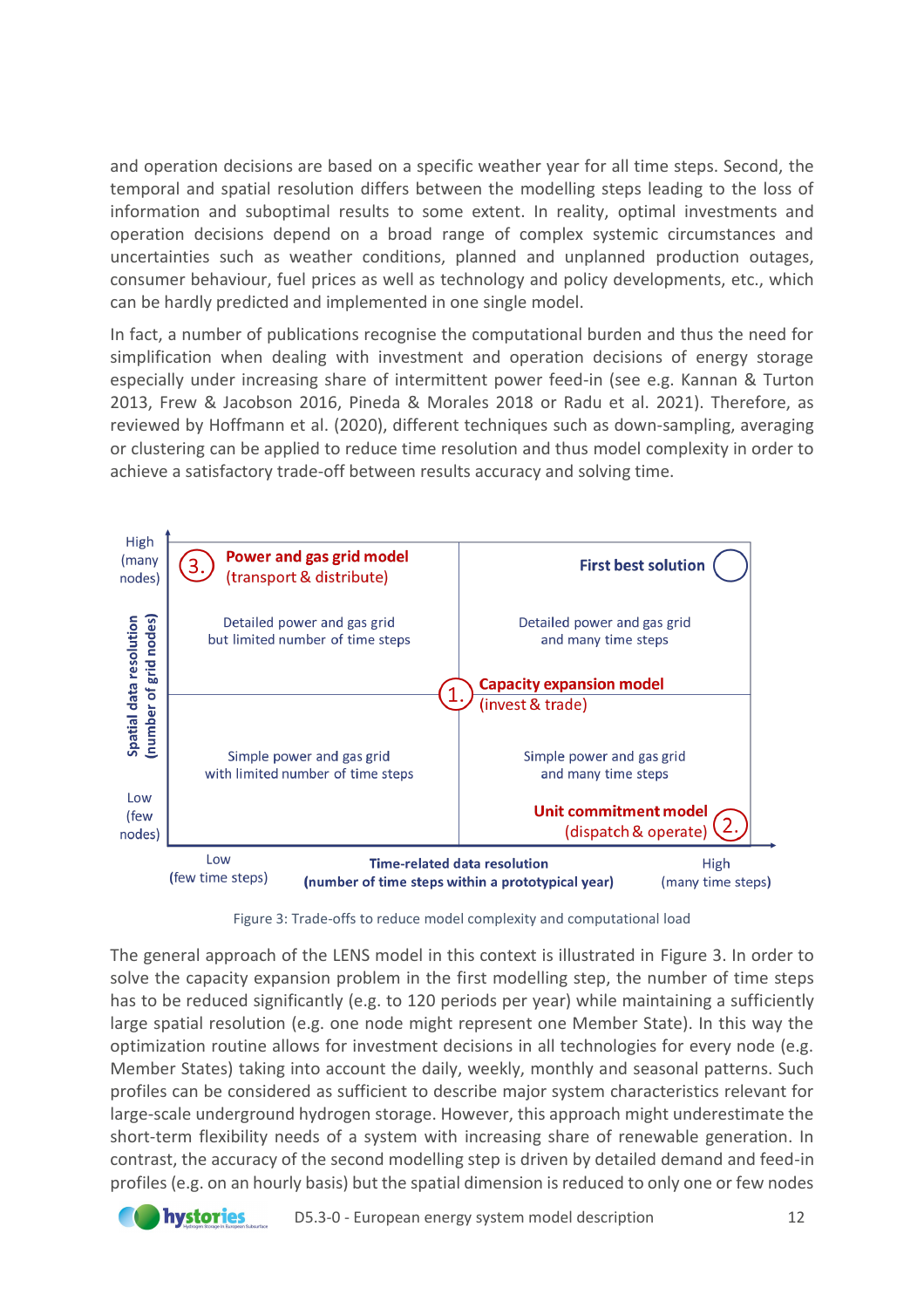representing one or few bidding zones or wholesale markets. Neglecting such grid constraints might lead to suboptimal requirements for grid extension and thus potential underutilisation of singe lines in the next modelling step.<sup>7</sup>

Finally, the third modelling step represents a more detailed power and hydrogen grid simulation with maximal number of nodes. Thanks to decoupling of the temporal and spatial dimensions (see Chapter [1.2\)](#page-8-0) the grid analysis can be conducted for each time step (e.g. for each hour of the year) separately in an efficient way. Nevertheless, the distribution of production and storage capacities according to a predefined allocation key might be insufficient from the entire system perspective leading to undesirable energy flows and grid extensions.

In general, this approach follows the design of today's energy markets according to different horizons for decision making. First, the long-term investment decisions in different locations are based on expected market outcomes and network boundary conditions at a more aggregated level. Then the subsequent unit dispatching and operation relays on the shortterm outcomes (in the power market typically on an hourly basis) on a spot market which in future might be represented by one internal discrimination-free marketplace in line with the principles of the Energy Union. Finally, the optimal grid operation and extension follows the needs of the spot market given predefined techno-economic constraints. In this way, the LENS model can reduce the computational load significantly while taking into account most important characteristics of the energy system from the storage perspective. The short solving time allows also to run a number of sensitivity analyses which can capture the uncertainties related to different weather years and short-term fluctuation of demand and renewable feed- in.

### <span id="page-12-0"></span>**2.3.Technology-related limitations**

Additional model limitations are related to the representation of different technologies. The analysis typically only accounts for various technology types instead of detailed technical representation of single units. This means that for example hydrogen storage in porous media is represented by one technology type with average characteristics (cost, efficiency, etc.) instead of single units with site-specific techno-economic data. Moreover, some of engineering details such as ramping behaviour of power and hydrogen production or technoeconomic constraints of sub-units (e.g. compressors attached to low pressure electrolysis) are neglected to improve computational tractability (see also mathematical representation of the model in Chapter [3\)](#page-13-0). In reality, there might be site-specific engineering boundary conditions for each facility with individual technological specifications such as microbial activity for  $H_2$ storage in porous media. Hence, the modelling results can be interpreted as average output for standard units in each grid node. Further sensitivity analyses might be useful to test the impact of different techno-economic assumptions on the overall modelling outcome.

 $^7$  This could be avoided by separate flexibility planning for each individual node or by modelling the first best solution with maximal temporal and spatial resolution. However, both approaches would require large computational resources potentially becoming intractable especially for the latter case.

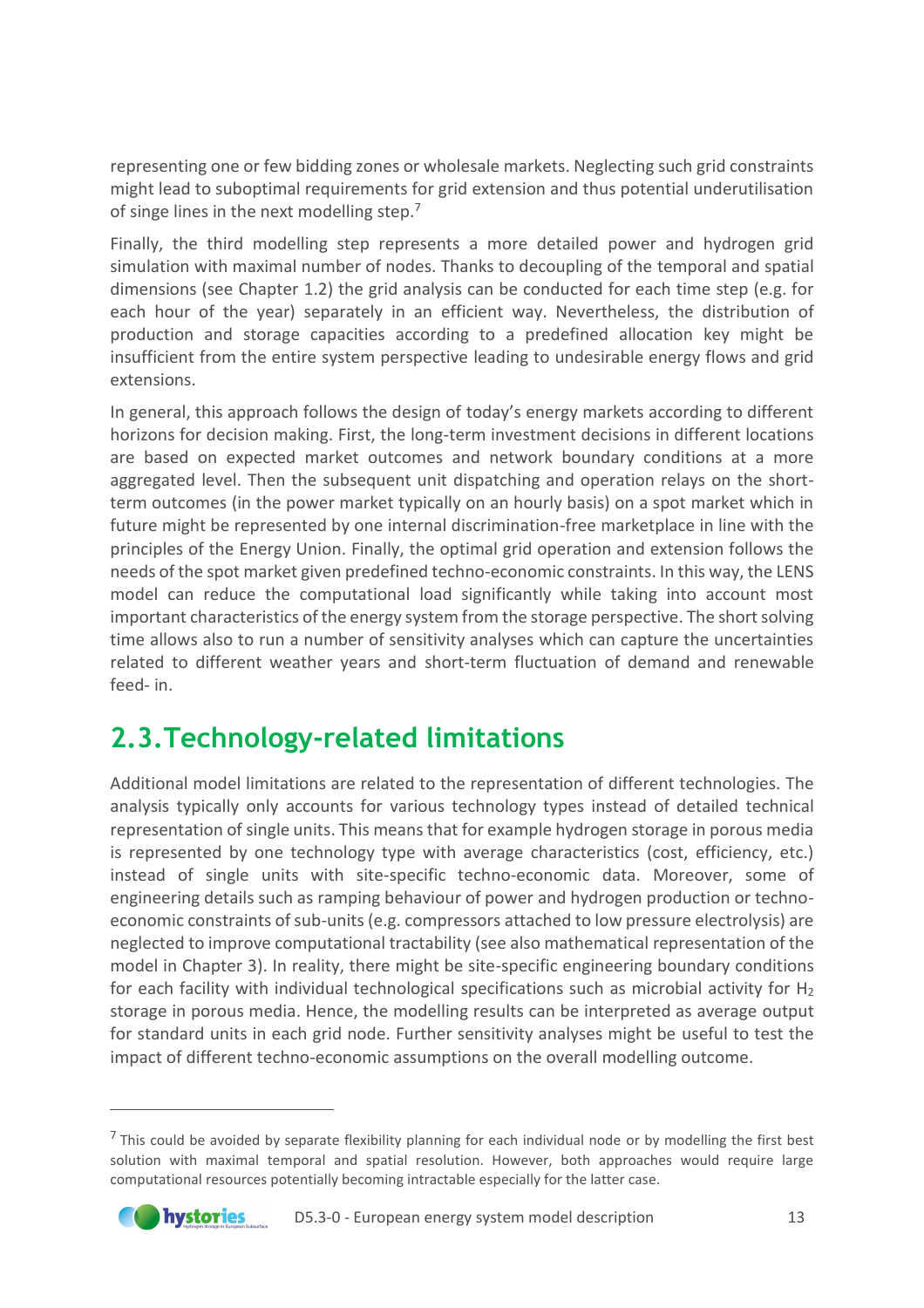# <span id="page-13-0"></span>**3. Mathematical representation**

The mathematical representation of the adapted version of the LENS model for the analysis in this study is presented in Equations (1) - (32). Note that the general structure of the model remains unchanged for all modelling steps. The different scope of each modelling step is achieved by modifying the index elements (i.e. by changing the number of nodes and time steps) and relevant input parameters (i.e. excluding some non-negative decisions variables through putting maximal values to zero or by updating the demand parameters). Chapter [4](#page-17-0) contains an overview of all indices, input parameters and decision variables.

As mentioned in Chapter [1.1](#page-5-1) the model minimises the total system cost (*TSC*) under the LP framework as described by the objective function in Equation (1). The total system cost account for all cost associated with investments and operation of each production unit  $p \in P$ , storage technology *s* <sup>∈</sup> *S* and power and hydrogen transport in each grid node *n* <sup>∈</sup> *N* and time step  $t \in T$ . In particular it includes the following components:

- annuity-based cost of capacity increase and fixed cost for overall installed capacities (i.e. initial capacity plus investments) in line 1, 2, 4 and 6 of Equation (1) and
- variable cost for production, storage input (injection) and output (withdrawal), transport between different grid nodes as well as re-dispatch cost related to both energy carriers taking into account the constant load duration *ld* of each time period in line 1, 3, 5 and 7 of Equation (1).

$$
\min TSC = \sum_{p} \sum_{n} \left[ a_p I_{p,n} + f c_p (K_{p,n} + I_{p,n}) + Id \cdot v c_p \sum_{t} q_{p,n,t}^{prod} \right]
$$
  
+ 
$$
\sum_{s} \sum_{n} a_s^V I_{s,n}^V + a_s^F I_{s,n}^F + f c_s^V (K_{s,n}^V + I_{s,n}^V) + f c_s^F (K_{s,n}^F + I_{s,n}^F)
$$
  
+ 
$$
Id \sum_{s} \sum_{n} \sum_{t} (v c_s^{in} q_{s,n,t}^{in} + v c_s^{out} q_{s,n,t}^{out})
$$
  
+ 
$$
\sum_{n} \sum_{m} a_{n,m}^{EL} I_{n,m}^{EL} + f c_{n,m}^{EL} (K_{n,m}^{EL} + I_{n,m}^{EL})
$$
  
+ 
$$
Id \sum_{n} \left[ r c^{EL} (r_{n,t}^{EL\dagger} + r_{n,t}^{EL\dagger}) + \sum_{m} \sum_{t} v c_{n,m}^{EL} f_{n,m,t}^{EL} \right]
$$
  
+ 
$$
\sum_{n} \sum_{m} a_{n,m}^{H2} I_{n,m}^{H2} + f c_{n,m}^{H2} (K_{n,m}^{H2} + I_{n,m}^{H2})
$$
  
+ 
$$
Id \sum_{n} \left[ r c^{H2} (r_{n,t}^{H2\dagger} + r_{n,t}^{H2\dagger}) + \sum_{m} \sum_{t} v c_{n,m}^{H2} f_{n,m,t}^{H2} \right]
$$
(1)



#### D5.3-0 - European energy system model description 14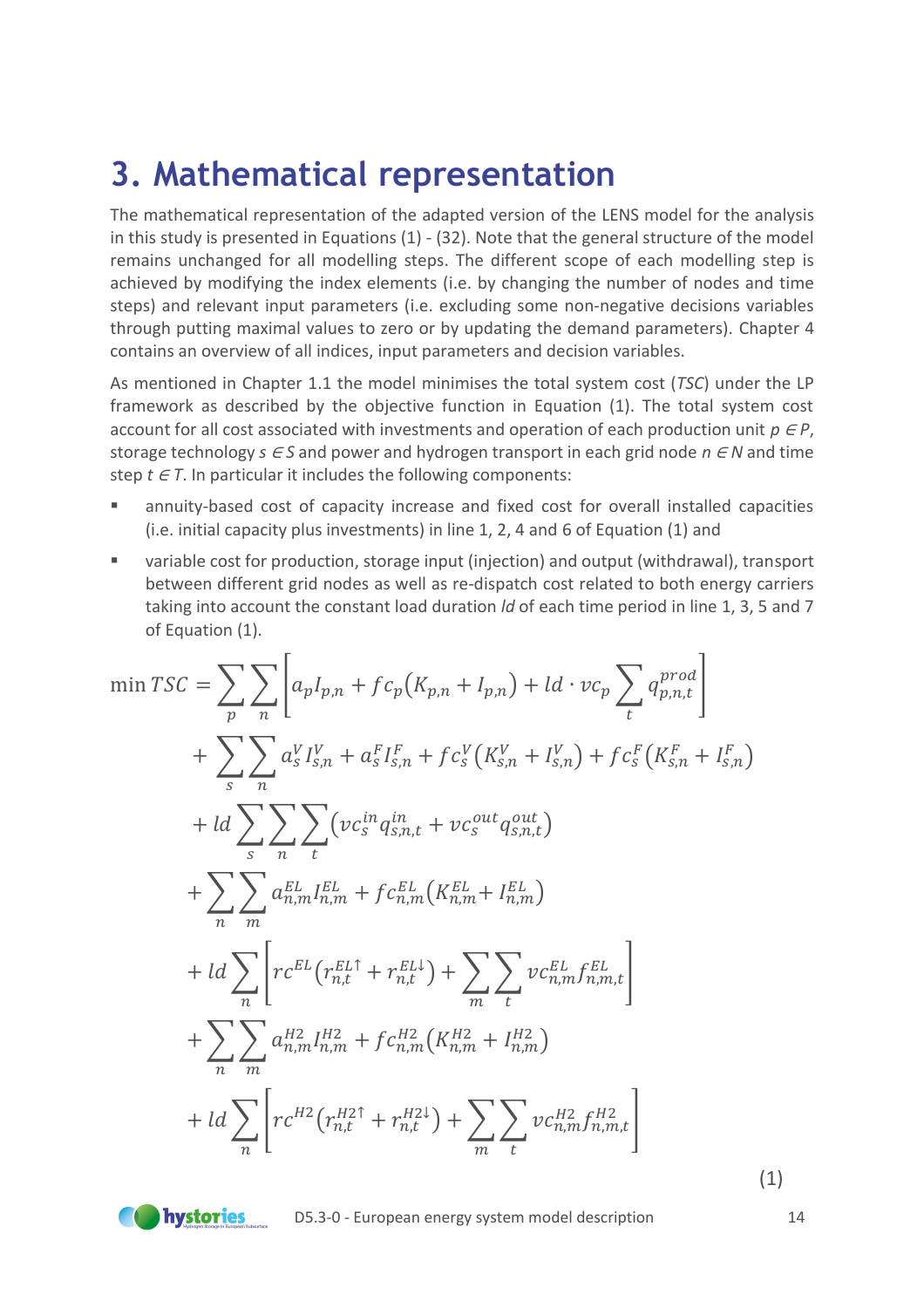The minimization problem is subject to techno-economic constraints as described in Equations (2) to (32). The production quantities in Equation (2) and (3) are bounded by minimal and maximal profiles depended on the overall capacity. Moreover, the production is restricted by the overall  $CO<sub>2</sub>$  emission cap in Equation (4) and investments by the maximal capacity increase in Equation (5). In this way the model accounts for the availability of renewable feed-in and potential must-run capacities of the power plants while limiting the  $CO<sub>2</sub>$  emission and potential investment trajectories for selected technologies (e.g. trajectories for renewables increase or phase out of coal power plants).

$$
q_{p,n,t}^{prod} \ge p_{p,n,t}^{min}(K_{p,n} + I_{p,n}) \qquad \forall p \in P, n \in N, t \in T
$$
 (2)

$$
q_{p,n,t}^{prod} \le p_{p,n,t}^{max}(K_{p,n} + I_{p,n}) \qquad \forall p \in P, n \in N, t \in T
$$
 (3)

$$
ld \cdot \Sigma_p \Sigma_t \varepsilon_p q_{p,n,t}^{prod} \leq CAP_n^{CO2} \qquad \qquad \forall \ n \in N \tag{4}
$$

$$
I_{p,n} \le \bar{I}_{p,n} \qquad \qquad \forall \ p \in P, n \in N \tag{5}
$$

The constrains related to the energy storage are described in Equation (6) to (11). According to Equation (6) the storage level *L* of a specific storage technology *s* in a given period *t* of a given node *n* equals storage level from the previous period plus storage input (injection) reduced by storage output (withdrawal). Storage operation is restricted by both volume capacity and maximal capacities for flow rates in Equations (7) and (8), respectively. The investments in storage capacities are further constrained by maximal capacity increase representing the storage potential in the selected node as well as by the technology-specific volume to flow rate ratio as represented in Equations (9) to (11), respectively.

| $L_{s,n,t} = L_{s,n,t-1} + ld \cdot (q_{s,n,t}^{in} - q_{s,n,t}^{out})$ | $\forall s \in S, n \in N, t \in T$           | (6) |
|-------------------------------------------------------------------------|-----------------------------------------------|-----|
| $I = V^V + I^V$                                                         | $H \circ \subset C$ $m \subset M + \subset T$ | 17) |

$$
L_{s,n,t} \le K_{s,n}^V + I_{s,n}^V
$$
  
\n
$$
q_{s,n,t}^{in} + q_{s,n,t}^{out} \le K_{s,n}^F + I_{s,n}^F
$$
  
\n
$$
V s \in S, n \in N, t \in T
$$
  
\n
$$
V s \in S, n \in N, t \in T
$$
  
\n
$$
V s \in S, n \in N, t \in T
$$
  
\n(3)  
\n
$$
V s \in S, n \in N, t \in T
$$
  
\n(4)  
\n
$$
V s \in S, n \in N, t \in T
$$
  
\n(5)  
\n
$$
V s \in S, n \in N, t \in T
$$
  
\n(6)  
\n
$$
V s \in S, n \in N, t \in T
$$
  
\n(7)  
\n
$$
V s \in S, n \in N, t \in T
$$
  
\n(8)

$$
I_{S,n}^V \le \bar{I}_{S,n}^V
$$
  
\n
$$
I_{S,n}^V \le \bar{I}_{S,n}^V
$$
  
\n
$$
I_{S,n}^V \le \theta_{S,n} \cdot I_{S,n}^F
$$
  
\n
$$
\forall s \in S, n \in N
$$
  
\n
$$
\forall s \in S, n \in N
$$
  
\n(10)

Demand side management (DSM) is modelled in a similar way as storage technologies. Additional constraints in Equations (12) and (13) ensure that shifting energy between the time steps remains within the predefined delay time  $\delta_{s}.$ 

$$
L_{s,n,t} \le \sum_{\tau=t-\delta_s}^t q_{s,n,\tau}^{in} \qquad \forall n \in N, t \in T, s = DSM \qquad (12)
$$
  

$$
L_{s,n,t} \le \sum_{\tau=t+1}^{t+\delta_s} q_{s,n,\tau}^{out} \qquad \forall n \in N, t \in T, s = DSM \qquad (13)
$$

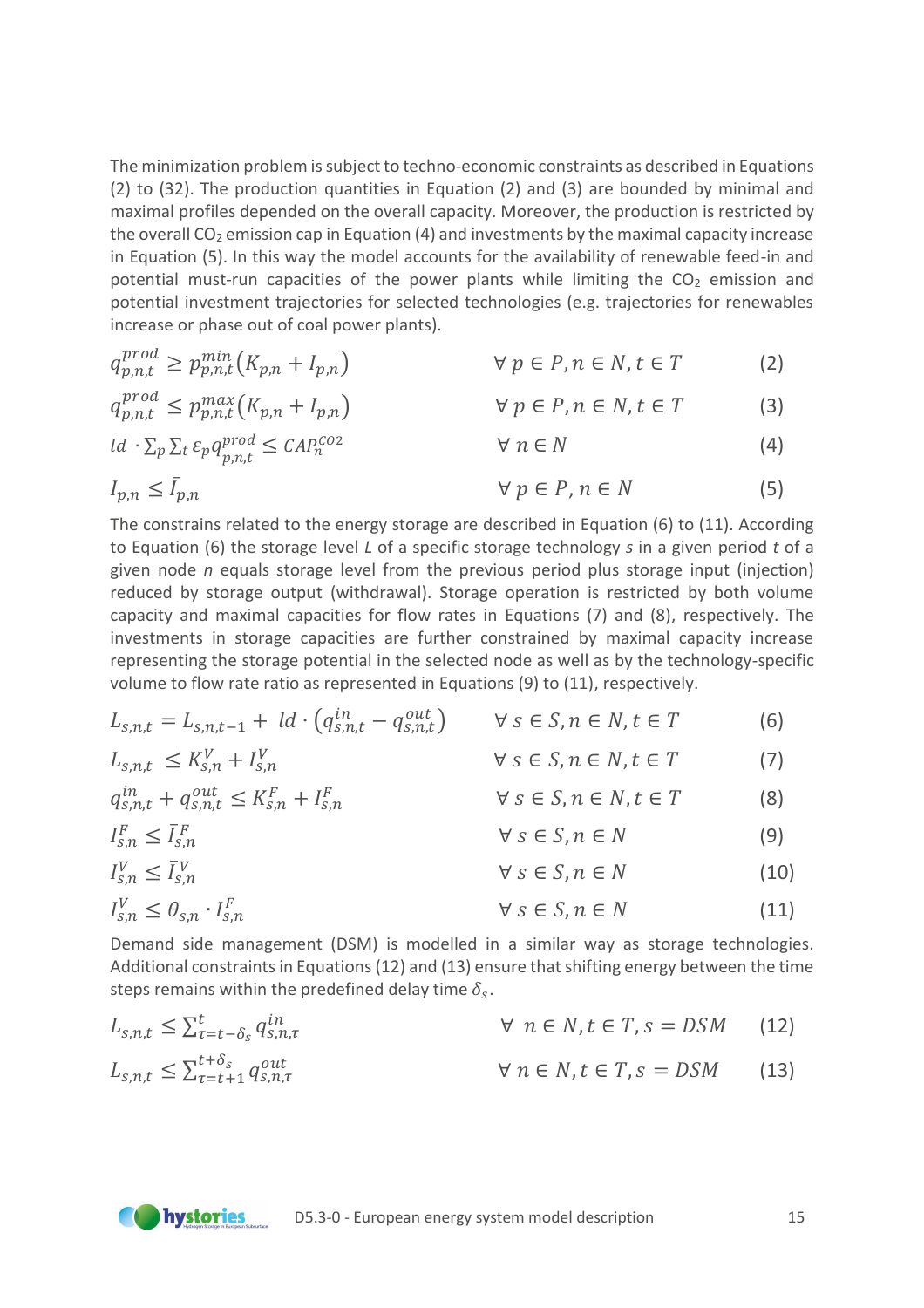Equations (14) and (15) describe power and hydrogen balance, respectively, in each grid node. The left side of Equation (14) and (15) represents energy input consisting of the overall energy production, storage output (withdrawal), energy transport flows from other grid nodes to the given node *n* and potential production increase or consumption decrease through re-dispatch.

Note that power consumption coefficients  $pf_p^{EL} \,$  and  $pf_p^{H2}$  allow to control the type of energy output of a production unit  $\rho.$  For all power plants both  $pf_p^{EL}$  and the electrical efficiency  $\eta_p^{EL}$ are set to 1 and each unit's energy input equals  $q_{p,n,t}^{prod}$  in a given power grid node *n* at time step t. Only in case of hydrogen-based power plants (e.g. H<sub>2</sub> gas turbines)  $pf_p^{H2} = -1$  and  $\eta_p^{H2}~\leq~1$  to ensure hydrogen consumption according to the corresponding efficiency while otherwise  $pf_p^{H2} = 0$ . In contrast, for electrolysis  $pf_p^{EL} = -1$  and  $\eta_p^{EL} \le 1$  which corresponds to power consumption and  $pf_p^{H2} = 1$  and  $\eta_p^{H2} = 1$  indicating hydrogen production in the given hydrogen grid node *n*.

In case of energy storage technologies, the efficiency coefficients  $\eta_s^{EL\ in}$ ,  $\eta_s^{EL\ out}$  and  $\eta_s^{H2\ in}$  ,  $\eta_S^{H2~in}$  can be used to define pure hydrogen and power storage, respectively, by setting the corresponding parameters to zero. Note that otherwise on the one hand  $0 \, < \, \eta_S^{EL\, out} \, \leq \, 1$ and  $0 < \eta_s^{H2 \text{ out}} \leq 1$  and on the other hand  $\eta_s^{EL \text{ in}} \geq 1$  and  $\eta_s^{H2 \text{ in}} \geq 1$  to account for potential losses associated with storage withdrawal and injection, respectively, for most of the storage technologies. The only exception is represented by the DMS where storage injection corresponds to demand decrease and storage withdrawal to demand increase in a given time step t. Hence, all efficiency coefficients  $\eta_s^{EL\ in}$  ,  $\eta_s^{EL\ in}$  ,  $\eta_s^{H2\ in}$ ,  $\eta_s^{H2\ out}$  equal -1 for demand side management.

The right side of Equations (14) and (15) corresponds to power and hydrogen output, respectively, including the energy demand as described in Equation (24) and (25), storage input (injection), energy transport from the given node *n* to all other nodes as well as production decrease or consumption increase through re-dispatch.

$$
ld\left(\sum_{p} \left(\frac{pf_{p}^{EL}}{\eta_{p}^{EL}} q_{p,n,t}^{prod}\right) + \sum_{s} \left(\eta_{s}^{EL} out q_{s,n,t}^{out}\right) + \sum_{m} \left(\eta_{m,n}^{EL} f_{m,n,t}^{EL}\right) + r_{n,t}^{EL^{\dagger}}\right)
$$
\n
$$
= D_{n,t}^{EL} + ld\left(\sum_{s} \left(\eta_{s}^{EL} in q_{s,n,t}^{in}\right) + \sum_{m} \left(\eta_{n,m}^{EL} f_{n,m,t}^{EL}\right) + r_{n,t}^{EL^{\dagger}}\right)
$$
\n
$$
\forall n \in N, t \in T \quad (14)
$$
\n
$$
ld\left(\sum_{p} \left(\frac{pf_{p}^{H2}}{\eta_{p}^{H2}} q_{p,n,t}^{prod}\right) + \sum_{s} \left(\eta_{s}^{H2} out q_{s,n,t}^{out}\right) + \sum_{m} \left(\eta_{m,n}^{H2} f_{m,n,t}^{H2}\right) + r_{n,t}^{H2^{\dagger}}\right)
$$
\n
$$
= D_{n,t}^{H2} + ld\left(\sum_{s} \left(\eta_{s}^{H2} in q_{s,n,t}^{in}\right) + \sum_{m} \left(\eta_{n,m}^{H2} f_{n,m,t}^{H2}\right) + r_{n,t}^{H2^{\dagger}}\right)
$$
\n
$$
\forall n \in N, t \in T \quad (15)
$$

Furthermore, the Equations (16) to (19) describe maximal power and hydrogen transport flows and investments in transport capacities between different grid nodes *n* and *m*. Redispatch is constrained by available capacities as indicated in Equations (20) to (23).

- $f_{n,m,t}^{EL} \leq K_{n,m}^{EL} + I_{n,m}^{EL}$  $\forall n \in N, t \in T$  (16)
- $f_{n,m,t}^{H2} \leq K_{n,m}^{H2} + I_{n,m}^{H2}$  $\forall n \in N, t \in T$  (17)

**hystories** D5.3-0 - European energy system model description 16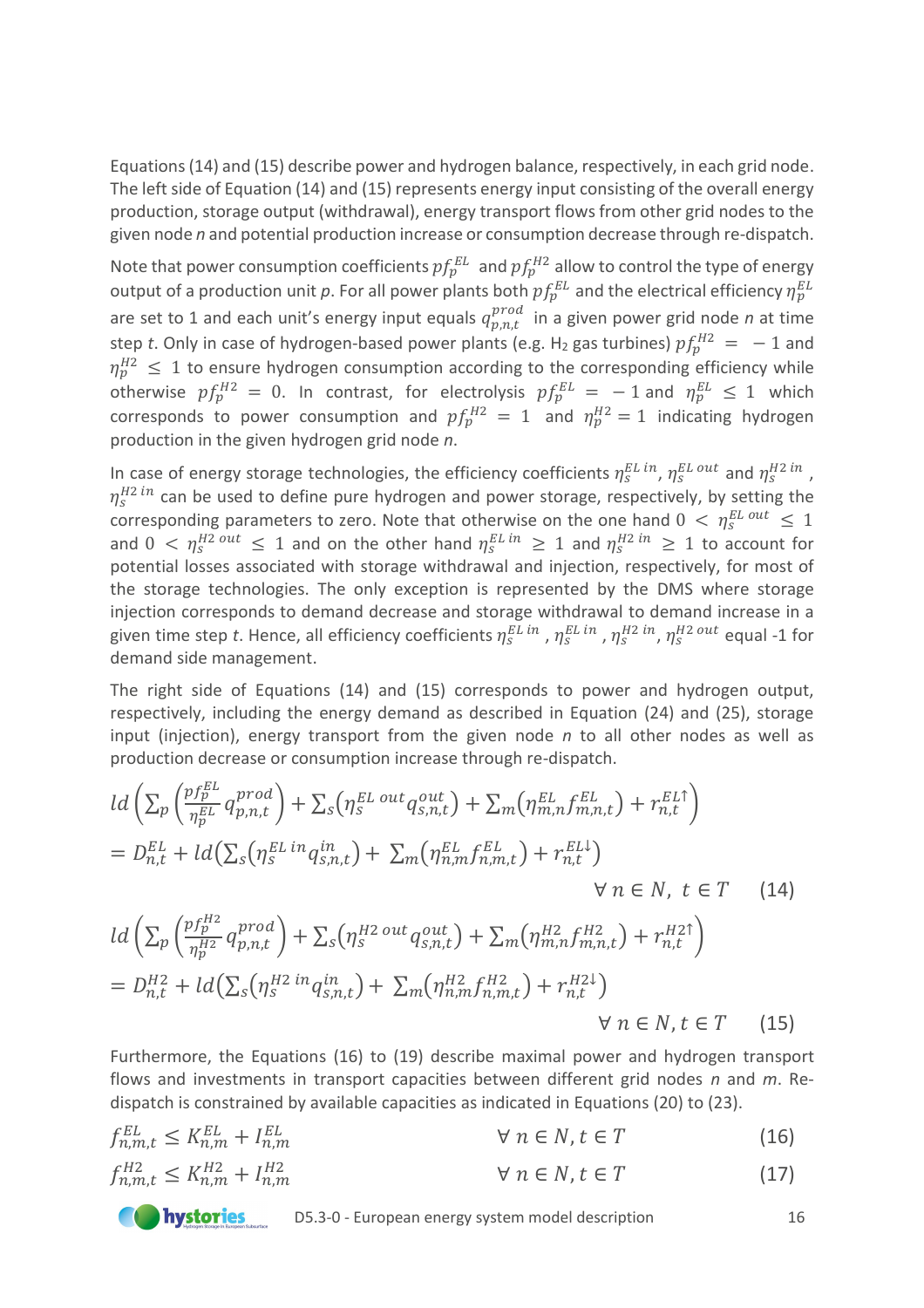$$
I_{n,m}^{EL} \le \bar{I}_{n,m}^{EL} \qquad \qquad \forall \ n \in N \tag{18}
$$

$$
I_{n,m}^{H2} \le \bar{I}_{n,m}^{H2} \qquad \qquad \forall \ n \in N \tag{19}
$$

$$
r_{n,t}^{EL\uparrow} \le K_{n,t}^{EL\uparrow} \qquad \qquad \forall \ n \in N, t \in T \tag{20}
$$

$$
r_{n,t}^{EL\downarrow} \le K_{n,t}^{EL\downarrow} \qquad \qquad \forall \ n \in N, t \in T \tag{21}
$$

$$
r_{n,t}^{H2\uparrow} \le K_{n,t}^{H2\uparrow} \qquad \qquad \forall \ n \in N, t \in T \tag{22}
$$

$$
r_{n,t}^{H2\downarrow} \le K_{n,t}^{H2\downarrow} \qquad \qquad \forall \ n \in N, t \in T \tag{23}
$$

The total power and hydrogen demand *D* in Equations (24) and (25), respectively, include the actual node-specific demand per relevant sector multiplied by the corresponding normalised time profiles.

$$
D_{n,t}^{EL} = d_{n,t}^{Basic} p_{n,t}^{Basic} + d_{n,t}^{BEV} p_{n,t}^{BEV} + d_{n,t}^{HP} p_{n,t}^{HP} \qquad \forall n \in N, t \in T
$$
 (24)

$$
D_{n,t}^{H2} = d_{n,t}^{Ind} p_{n,t}^{Ind} + d_{n,t}^{FCEV} p_{n,t}^{FCEV} + d_{n,t}^{Heat} p_{n,t}^{Heat} \ \forall \ n \in N, t \in T
$$
 (25)

Finally, all decision variables are non-negative as postulated in Equations (26) to (32).

$$
q_{p,n,t}^{prod} \ge 0 \qquad \qquad \forall p \in P, n \in N, t \in T \qquad (26)
$$
\n
$$
q_{s,n,t}^{in} \ge 0; \quad q_{s,n,t}^{out} \ge 0; L_{s,n,t} \ge 0 \qquad \qquad \forall s \in S, n \in N, t \in T \qquad (27)
$$
\n
$$
f_{n,m,t}^{EL} \ge 0; \quad f_{n,m,t}^{H2} \ge 0 \qquad \qquad \forall n \in N, t \in T \qquad (28)
$$
\n
$$
r_{n,t}^{EL1} \ge 0; \quad r_{n,t}^{EL1} \ge 0; \quad r_{n,t}^{H21} \ge 0; r_{n,t}^{H21} \ge 0 \qquad \qquad \forall n \in N, t \in T \qquad (29)
$$
\n
$$
I_{p,n} \ge 0 \qquad \qquad \forall p \in P, n \in N \qquad (30)
$$
\n
$$
I_{s,n}^{F} \ge 0; I_{s,n}^{V} \ge 0; \qquad \qquad \forall s \in S, n \in N \qquad (31)
$$
\n
$$
I_{n,m}^{EL} \ge 0; I_{n,m}^{H2} \ge 0 \qquad \qquad \forall n \in N \qquad (32)
$$

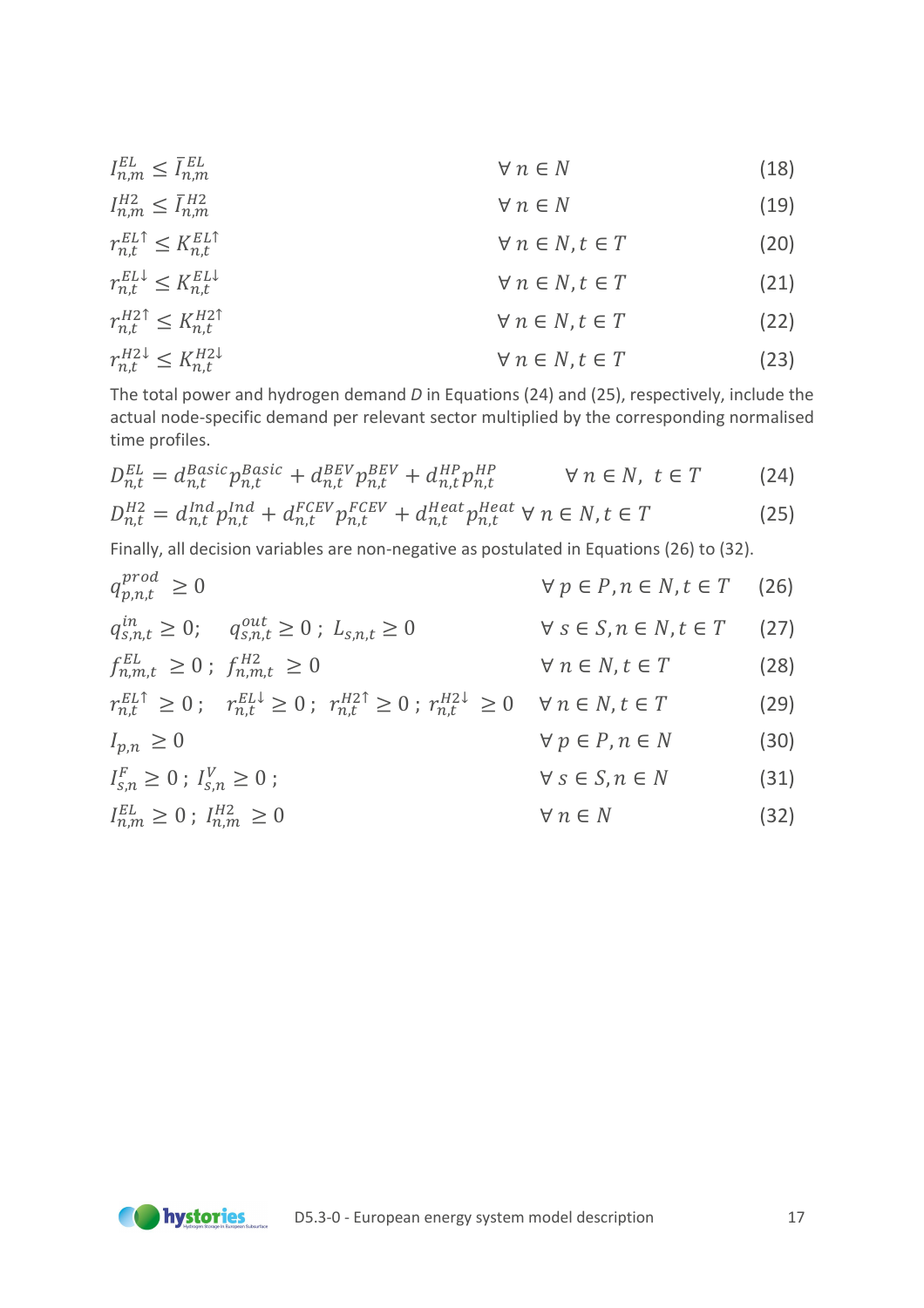# <span id="page-17-0"></span>**4. Nomenclature of the LENS model**

### <span id="page-17-1"></span>**4.1. Sets and indices**

- *T*, *t*, *τ* Set and indices of time periods in a prototypical year
- **P**, **p** Set and index of production technologies
- **S**, s Set and index of storage technologies
- *N, n, m* Set and index of grid nodes

### <span id="page-17-2"></span>**4.2. Input parameters**

#### **4.2.1. Demand related parameters**

| Parameter                  | Description                                                  |
|----------------------------|--------------------------------------------------------------|
| $D^{EL}_{n,t}$             | Total power demand                                           |
| $d_{n,t}^{Basic}$          | Basic power demand (white appliances, industry, etc.)        |
| $\overline{d^{BEV}_{n,t}}$ | Power demand in the mobility sectors                         |
| $d_{n,t}^{HP}$             | Power demand in buildings sector (heat pumps)                |
| $D^{H2}_{n,t}$             | Total hydrogen demand                                        |
| $\bar{d}^{Ind}_{n,t}$      | Hydrogen demand in industry sector                           |
| $d_{n,t}^{FCEV}$           | Hydrogen demand in mobility sector                           |
| $d_{n,t}^{Heat}$           | Hydrogen demand in buildings sector (H <sub>2</sub> heating) |
| $CAP_n^{CO2}$              | $CO2$ emission cap                                           |

#### **4.2.2. Time series parameters**

| Parameter                   | <b>Description</b>                                                  |
|-----------------------------|---------------------------------------------------------------------|
| $p_{n,t}^{Basic}$           | Normalised time series for basic power demand                       |
| $\overline{p_{n,t}^{BEV}}$  | Normalised time series for power demand in the mobility sector      |
| $p_{n,t}^{HP}$              | Normalised time series for power demand for heat pumps              |
| $\overline{p_{n,t}^{Ind}}$  | Normalised time series for H <sub>2</sub> demand in industry sector |
| $p_{n,t}^{FCEV}$            | Normalised time series for H <sub>2</sub> demand in mobility sector |
| $\overline{p_{n,t}^{Heat}}$ | Normalised time series for H <sub>2</sub> heating demand            |
| $p_{p,n,t}^{min}$           | Normalised minimal production profile                               |
| $p_{p,n,t}^{max}$           | Normalised maximal production profile                               |
| ld                          | Load duration for each time period                                  |

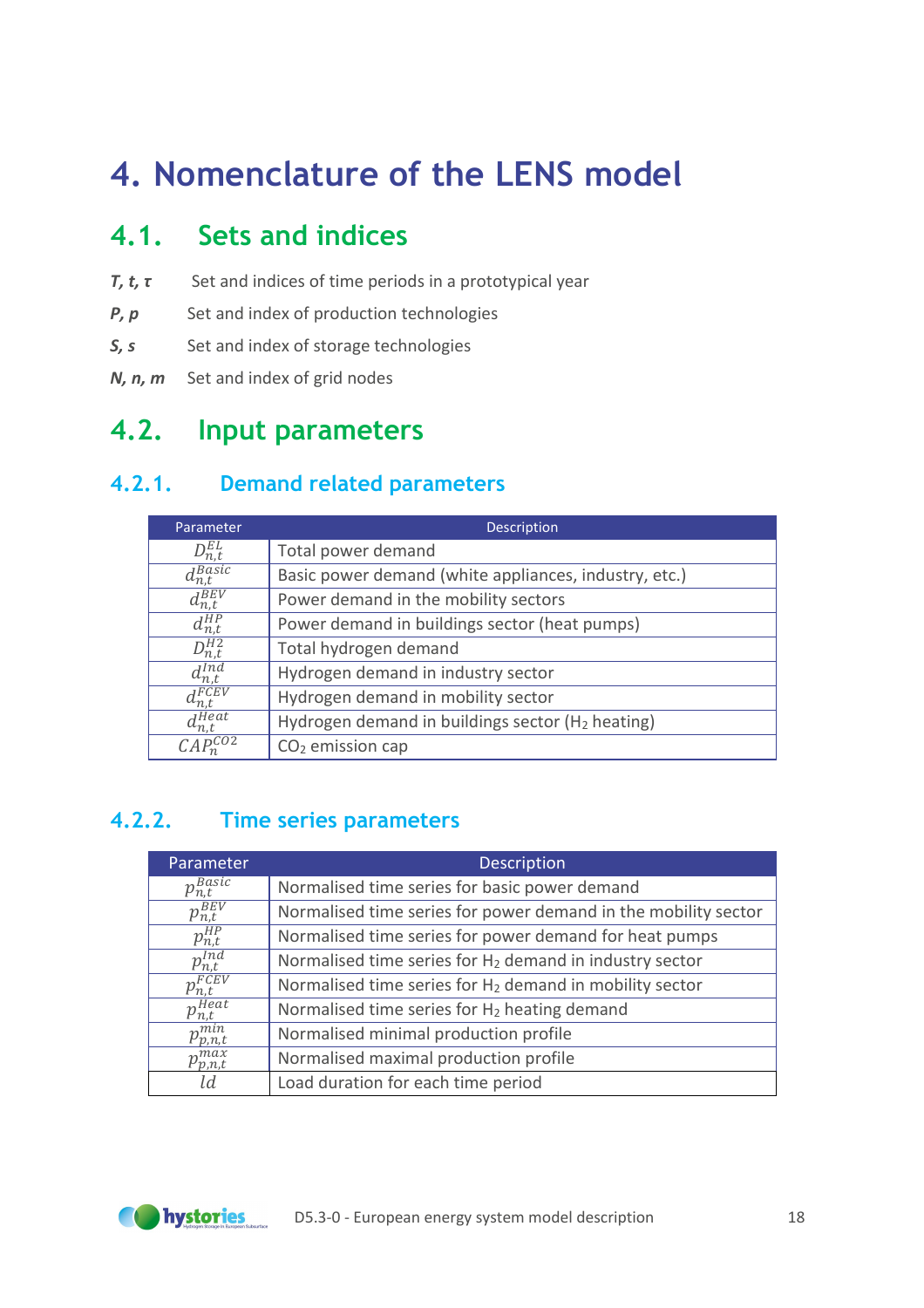#### **4.2.3. Technical parameters**

| Parameter                              | Description                                                                |
|----------------------------------------|----------------------------------------------------------------------------|
| $pf_{p}^{EL}$                          | Power consumption coefficient of a production unit                         |
| $\overline{\eta^{EL}_p}$               | Efficiency related to power output of a production unit                    |
| $p_{\underline{f}p}^{\underline{f}H2}$ | Hydrogen consumption coefficient of a production unit                      |
| $\eta_p^{H2}$                          | Efficiency related to hydrogen output of a production unit                 |
| $\varepsilon_p$                        | Specific CO <sub>2</sub> emissions from power or H <sub>2</sub> production |
| $\eta_s^{\overbrace{EL}in}$            | Efficiency coefficient for power storage input (injection)                 |
| $\eta_{s}^{\overline{EL\ out}}$        | Efficiency coefficient for power storage output (withdrawal)               |
| $\eta_s^{\overline{H2~out}}$           | Efficiency coefficient for hydrogen storage input (injection)              |
| $\eta_s^{H2}$ in                       | Efficiency coefficient for hydrogen storage output (withdrawal)            |
| $\theta_{s,n}$                         | Maximal ratio between storage volume and flow rate                         |
| $\delta_{\rm s}$                       | Delay time for demand side management                                      |
| $\eta_{n,m}^{EL}$                      | Power transport efficiency between two nodes                               |
| $\lim m$                               | Hydrogen transport efficiency between two nodes                            |

#### **4.2.4. Economic parameters**

| Parameter                  | Description                                                         |
|----------------------------|---------------------------------------------------------------------|
| $a_p$                      | Annuity for increase of production capacity                         |
| $\overline{a_s^V}$         | Annuity for increase of storage volume capacity                     |
| $\overline{a_s^F}$         | Annuity for increase of storage input/output capacity               |
| $\overline{a_{n,m}^{EL}}$  | Annuity for increase of power transport capacity                    |
| $\overline{a_{n,m}^{H2}}$  | Annuity for increase of hydrogen transport capacity                 |
| $fc_p$                     | Fixed costs per production capacity                                 |
| $fc_s^V$                   | Fixed costs per storage volume capacity                             |
| $fc_s^F$                   | Fixed costs per storage input/output capacity                       |
| $\overline{c_{n,m}^{EL}}$  | Fixed costs per power transport capacity                            |
| $\overline{c_{n,m}^{H2}}$  | Fixed costs per hydrogen transport capacity                         |
| $vc_p$                     | Variable production cost                                            |
| $vc_s^{in}$                | Variable storage input (injection) cost                             |
| $vc_s^{out}$               | Variable storage output (withdrawal) cost                           |
| $vc^{EL}_{n,m}$            | Variable power transport cost                                       |
| $\overline{vc_{n,m}^{H2}}$ | Variable hydrogen transport cost                                    |
| $rc_{n,m}^{EL}$            | Variable cost for power supply changes through re-dispatch          |
| $r c_{n,m}$                | Variable cost for H <sub>2</sub> supply changes through re-dispatch |

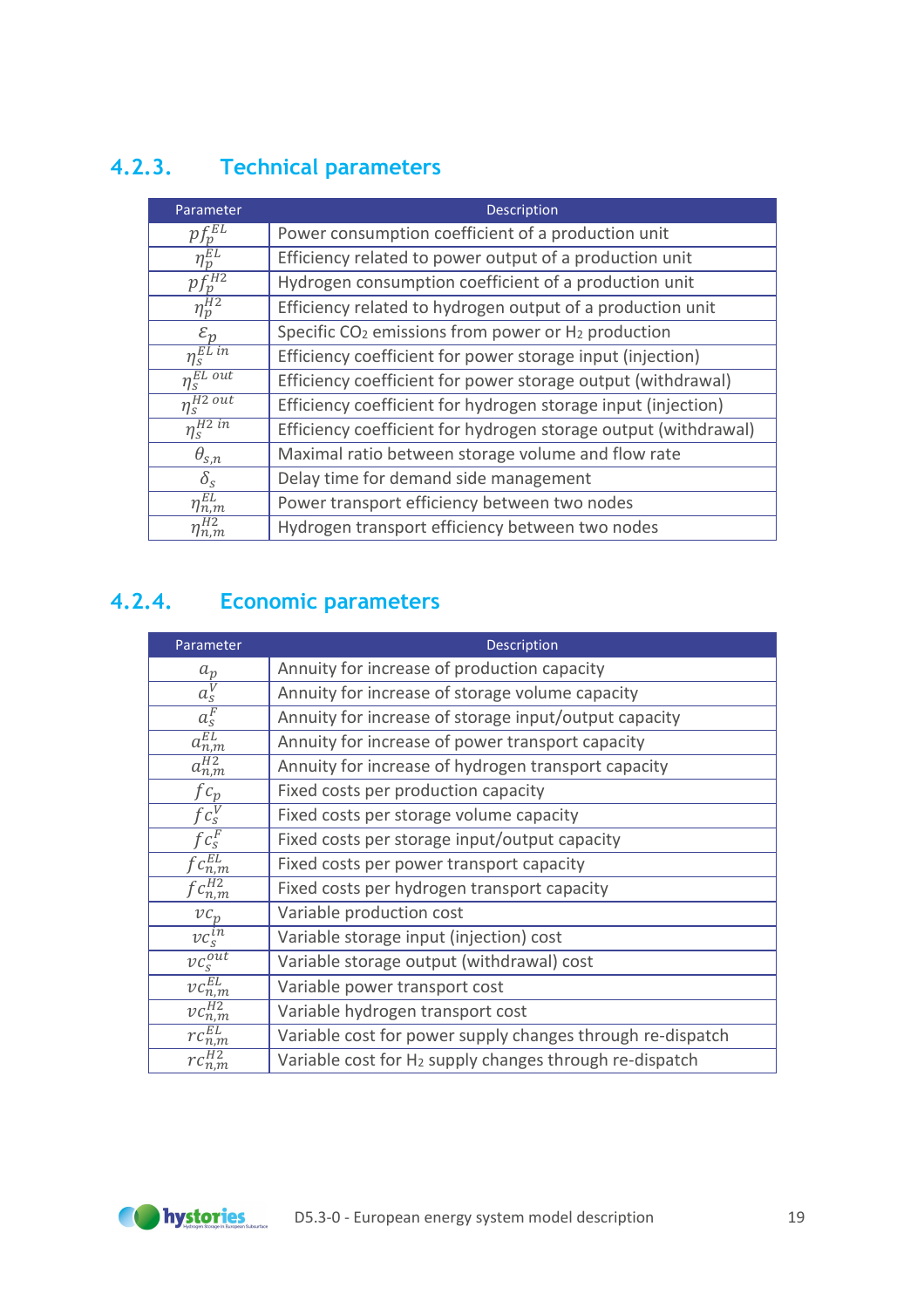| Parameter                           | Description                                                          |
|-------------------------------------|----------------------------------------------------------------------|
| $K_{p,n}$                           | Installed production capacity                                        |
| $K_{s,n}^V$                         | Installed storage volume capacity                                    |
| $K_{s,n}^F$                         | Installed storage input/output (injection/withdrawal) capacity       |
| $\overline{K_{n,m}^{EL}}$           | Installed power transport capacity between two nodes                 |
| $\overline{K^{H2}_{n,m}}$           | Installed hydrogen transport capacity between two nodes              |
| $K_{n,t}^{EL}$                      | Max. capacity for power supply increase through re-dispatch          |
| $\overline{K_{n,t}^{EL\downarrow}}$ | Max. capacity for power supply decrease through re-dispatch          |
| $\overline{\overline{H2}}$<br>n,t   | Max. capacity for H <sub>2</sub> supply increase through re-dispatch |
| rH2<br>$\tilde{n},\tilde{t}$        | Max. capacity for H <sub>2</sub> supply decrease through re-dispatch |
| p,n                                 | Maximal investment in production capacity                            |
| $\overline{\bar{I}_{s,n}^V}$        | Maximal investment in storage volume capacity                        |
| $\bar{I}^F_{s,n}$                   | Maximal investment in storage input/output capacity                  |
| $\bar{l}^{\,EL}_{n,m}$              | Maximal investment in power transport capacity                       |
| $\overline{H}$<br>n.m               | Maximal investment in hydrogen transport capacity                    |

### **4.2.5. Capacity related parameters**

### <span id="page-19-0"></span>**4.3. Decision variables**

| Variable                                 | Description                                                  |
|------------------------------------------|--------------------------------------------------------------|
| $\overline{prod}$                        | Production quantity                                          |
| $\frac{q_{p,n,t}^{HOM}}{q_{s,n,t}^{in}}$ | Storage input (injection) quantity                           |
| $\overline{q_{s,n,t}^{out}}$             | Storage output (withdrawal) quantity                         |
| $L_{s,n,t}$                              | Storage level                                                |
| $\overline{f_{n,m,t}^{EL}}$              | Power flow (transport) quantity between two nodes            |
| $\overline{f^{H2}_{n,m,t}}$              | Hydrogen flow (transport) quantity between two nodes         |
| $\frac{r_{n,t}^{EL1}}{r_{n,t}^{EL1}}$    | Power supply increase through re-dispatch                    |
|                                          | Power supply decrease through re-dispatch                    |
| $r_{n,t}^{H2}$                           | Hydrogen supply increase through re-dispatch                 |
| $r_{n,t}^{\overline{H2}}$                | Hydrogen supply decrease through re-dispatch                 |
| $1_{p,n}$                                | Investment in production capacity                            |
| $\overline{I_{s,n}^V}$                   | Investment in volume capacity of a storage                   |
| $I_{\underline{s},n}^{\overline{F}}$     | Investment in input/output capacity of a storage (flow rate) |
| $\overline{l_{n,m}^{EL}}$                | Investment in power transport capacity between two nodes     |
| $\overline{I_{n,m}^{H2}}$                | Investment in hydrogen transport capacity between two nodes  |

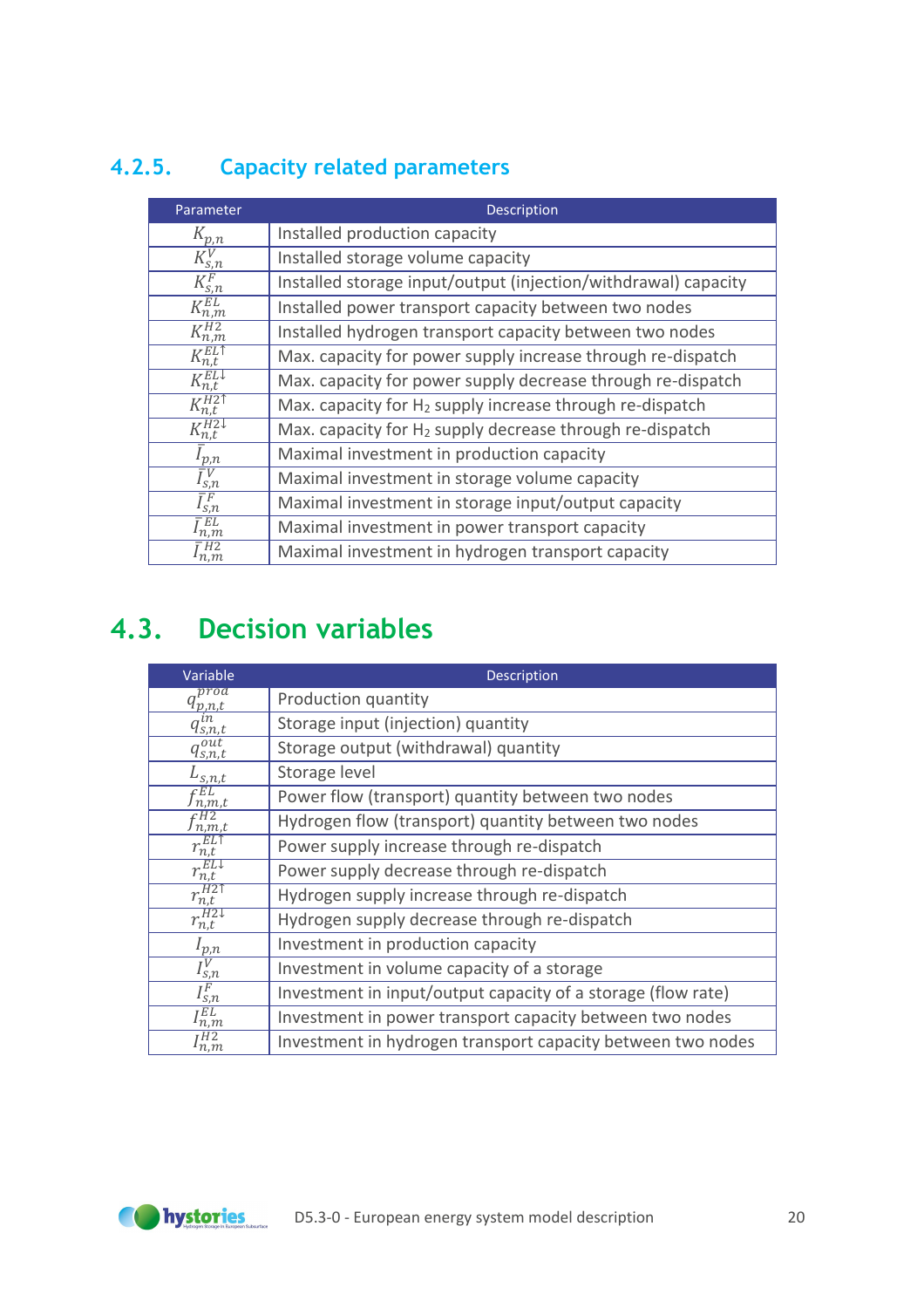# <span id="page-20-0"></span>**5. Abbreviations**

| <b>BEVs</b>             | Battery electric vehicles   |
|-------------------------|-----------------------------|
| <b>CCS</b>              | Carbon Capture and Storage  |
| CO <sub>2</sub>         | Carbon dioxide              |
| <b>DSM</b>              | Demand side management      |
| EU                      | <b>European Union</b>       |
| <b>FCEV<sub>S</sub></b> | Fuel cell electric vehicles |
| GHG                     | Greenhouse gas              |
| H <sub>2</sub>          | Hydrogen                    |
| <b>LENS</b>             | LBST ENergy System (model)  |
| LP                      | Linear programming          |
| PtG                     | Power-to-Gas                |
| PV                      | Photovoltaics               |

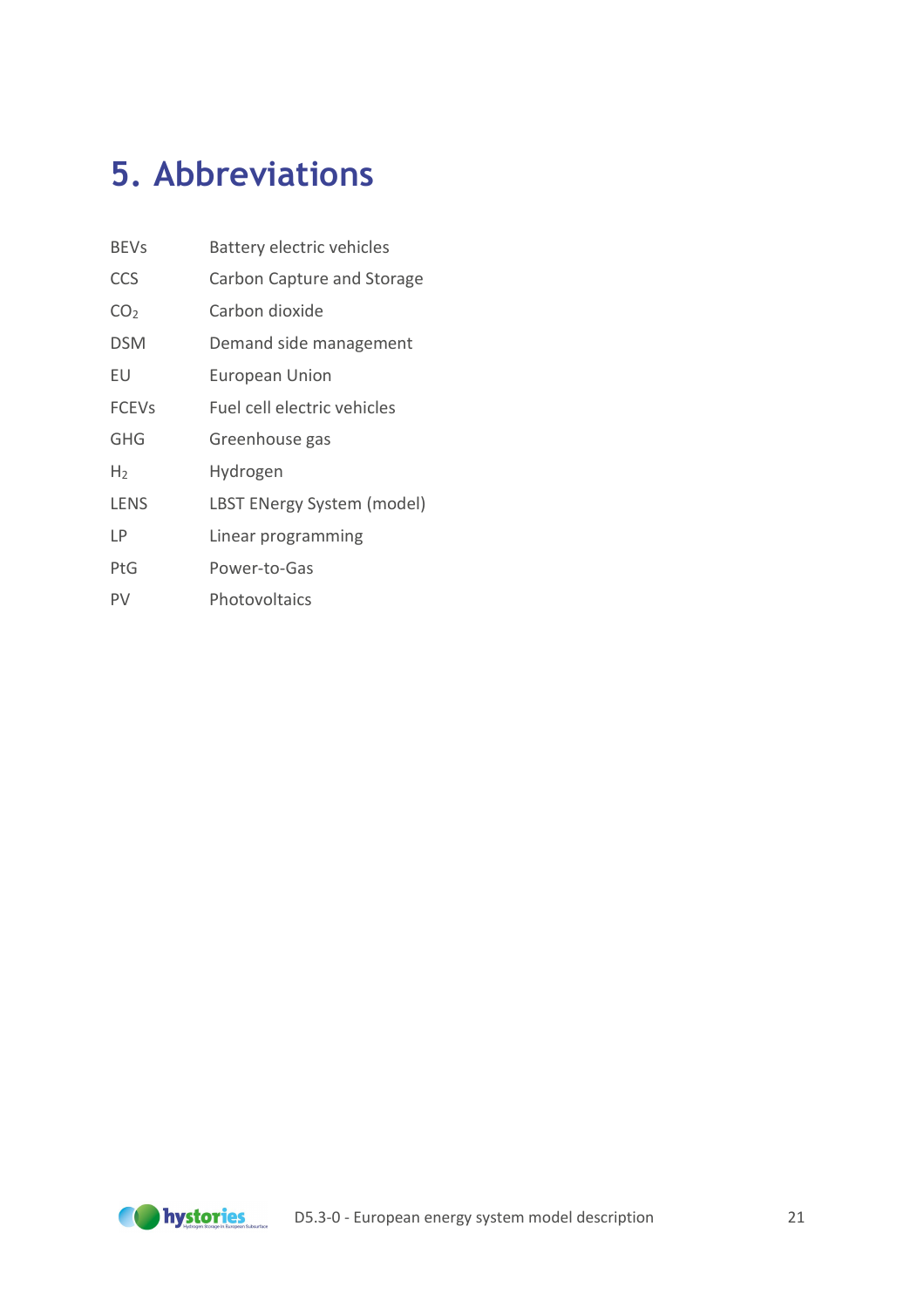# <span id="page-21-0"></span>**6. References**

- **Albrecht, U., U. Bünger, J. Michalski, W.Weindorf, J. Zerhusen, F. Borggrefe, H. C. Gils, T. Pegger, F. Kleiner, J.Pagenkopf and S. Schmid (2016).** *Kommerzialisierung der Wasserstofftechnologie in Baden-Württemberg – Rahmenbedingungen und Perspektiven.* Report. Ludwig-Bölkow-Systemtechnik (LBST) and Deutsches Zentrum für Luft- und Raumfahrt (DLR), Stuttgart, February 2016. [\(https://elib.dlr.de/103522/\)](https://elib.dlr.de/103522/)
- **Artelys (2018).** *Investigation on the interlinkage between gas and electricity scenarios and infrastructure projects assessment*. Report for ENTSO-E and ENTSOG. November, 2018.
- **Bünger U., Michalski, J. & J. Zerhusen (2018)**. *Smart sector integration – an assessment of the economic and environmental benefits of Power-to-Gas.* Report for Amprion GmbH and Open Grid Europe (OGE) GmbH. Ottobrunn, February 2018. [\(https://www.hybridge.net/Dokumente/Downloads/Studien/EN/Study-](https://www.hybridge.net/Dokumente/Downloads/Studien/EN/Study-Smart_Sector_Integration-Abstract.pdf)Smart Sector Integration-Abstract.pdf)
- **Bünger U., Nicolai, S., Zerhusen J., Monsalve C., Kharboutli, S., Michalski J., Ruhe S. & U. Albrecht (2019).** *Infrastrukturbedarf E Mobilität - Analyse eines koordinierten Infrastrukturaufbaus zur Versorgung von Batterie- und Brennstoffzellen-Pkw in Deutschland.* Report for ADAC Stiftung and Ludwig-Bölkow-Stiftung. Ottobrunn, 2019. [\(https://stiftung.adac.de/app/uploads/2019/06/IBeMo\\_Abschlussbericht\\_final\\_190625\\_L](https://stiftung.adac.de/app/uploads/2019/06/IBeMo_Abschlussbericht_final_190625_LBST_Zerhusen.pdf) [BST\\_Zerhusen.pdf\)](https://stiftung.adac.de/app/uploads/2019/06/IBeMo_Abschlussbericht_final_190625_LBST_Zerhusen.pdf)
- **Bünger, U. & J. Michalski (2018).** *The Impact of E-Mobility in a Future Energy System Dominated by Renewable Electricity.* In: Chemie Ingenieur Technik. 90 (1-2), 2018, 1-15. DOI: 10.1002/cite.201700084
- **Bünger, U., J. Michalski, F. Crotogino and O. Kruck (2016).** *Large-scale underground storage of hydrogen for the grid integration of renewable energy and other applications.* In: Compendium of Hydrogen Energy Volume 4: Hydrogen Use, Safety and the Hydrogen Economy. Edited by M. Ball, A. Basile and T. N.Veziroglu. Woodhead Publishing, Cambridge, 2016, 133–163.
- **Deane, J., Ciaráin, M., & B. Gallachóir (2017).** *An integrated gas and electricity model of the EU energy system to examine supply interruptions*. In: Applied Energy, 193, 479-490.
- **DLR/LBST/FhG-ISE/KBB (2015).** *Studie über die Planung einer Demonstrationsanlage zur Wasserstoff – Kraftstoffgewinnung durch Elektrolyse mit Zwischenspeicherung in Salzkavernen unter Druck.* Deutsches Zentrum für Luft- und Raumfahrt (DLR), Ludwig-Bölkow-Systemtechnik GmbH (LBST), Fraunhofer-Institut für Solare Energiesysteme ISE (FhG-ISE), KBB Underground Technologies GmbH (KBB/DEEP), February 2015. <https://elib.dlr.de/94979/>
- **ENTSOG and ENTSO-E (2016).** *ENTSOs consistent and interlinked electricity and gas model in accordance with Article 11(8) of Regulation (EU) No 347/2013 of the European Parliament and of the Council of 17 April 2013*. December 016.
- **Frew, B. & M. Jacobson (2016).** *Temporal and spatial tradeoffs in power system modeling with assumptions about storage: An application of the POWER model*. In: Energy, 117, 198-213.

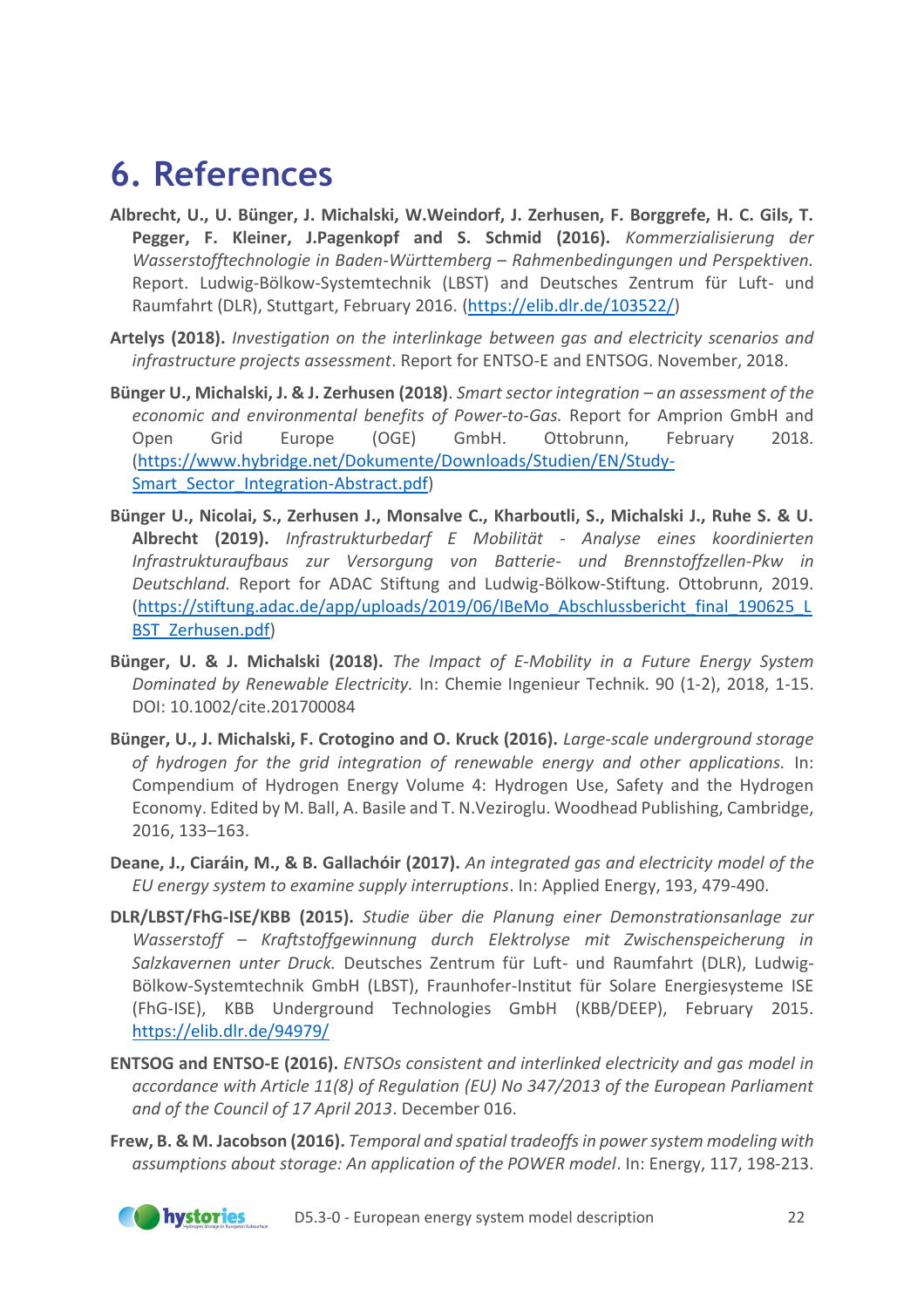- **Fuel Cell Hydrogen Observatory (2021).** 2021 Hydrogen supply and demand. Brussels, September 2021.
- **Hoffmann, M., Kotzur, L., Stolten, D., & M. Robinius (2020).** *A review on time series aggregation methods for energy system models*. In: Energies, 13(3), 641.
- **Illinois Institute of Technology (2015).** *Long-term Electric and Natural Gas Infrastructure Requirements*. White Paper for EISPC and NARUC funded by the U.S. Department of Energy. Chicago, 2015.
- **Kannan, R. & H. Turton (2013).** *A long-term electricity dispatch model with the TIMES framework*. In: Environmental Modeling & Assessment, 18(3), 325-343.
- **Michalski, J. (2016).** *The Role of Energy Storage Technologies for the Integration of Renewable Electricity into the German Energy System.* Dissertation, Technische Universität München, München, December 2016. [\(https://mediatum.ub.tum.de/1320110\)](https://mediatum.ub.tum.de/1320110)
- **Michalski, J. (2017).** *Investment decisions in imperfect power markets with hydrogen storage and large share of intermittent electricity.* In: International Journal of Hydrogen Energy. 42 (19), 2017, 13368-13381. DOI 10.1016/j.ijhydene.2017.01.141
- **Michalski, J., Altmann M., Bünger U. & W. Weindorf (2019).** *Wasserstoffstudie Nordrhein-Westfalen.* Report for Ministry of Economy, Innovation, Digitization and Energy of the State of North Rhine-Westphalia Düsseldorf, May 2019. [\(https://www.wirtschaft.nrw/sites/default/files/asset/document/bericht\\_wasserstoffstu](https://www.wirtschaft.nrw/sites/default/files/asset/document/bericht_wasserstoffstudie_nrw-2019-04-09_komp.pdf) [die\\_nrw-2019-04-09\\_komp.pdf\)](https://www.wirtschaft.nrw/sites/default/files/asset/document/bericht_wasserstoffstudie_nrw-2019-04-09_komp.pdf)
- **Michalski, J., Bünger, U., Crotogino, F., Schneider, G.-S., Donadei, S., Pregger, T., Cao, K.-K., & D. Heide (2017).** *Hydrogen generation by electrolysis and storage in salt caverns: Potentials, economics and systems aspects with regard to the German energy transition.* In: International Journal of Hydrogen Energy. 42 (19), 2017, 13427-13443. DOI 10.1016/j.ijhydene.2017.02.102
- **Michalski, J., Poltrum, M., & Bünger, U. (2019).** The role of renewable fuel supply in the transport sector in a future decarbonized energy system. In: International Journal of Hydrogen Energy. 44(25). 12554-12565. DOI: 10.1016/j.ijhydene.2018.10.110
- **Pineda, S., & J. Morales (2018).** *Chronological time-period clustering for optimal capacity expansion planning with storage*. In: IEEE Transactions on Power Systems, 33(6), 7162- 7170.
- **Radu, D., Dubois, A., Berger, M., & D. Ernst (2021).** *Model Reduction in Capacity Expansion Planning Problems via Renewable Generation Site Selection*. In: arXiv preprint arXiv:2104.05792.
- **Sioshansi, R. (2011).** *Increasing the Value of Wind with Energy Storage*. In: Energy Journal. 32 (1), 2011, 1–30.
- **Teng, F. & G. Strbac (2016).** *Business cases for energy storage with multiple service provision.* Journal of Modern Power Systems and Clean Energy, 4(4), 615-625.
- **Trinomics/LBST/E3M (2019).** *Impact of the use of the biomethane and hydrogen potential on trans-European infrastructure.* Report for European Commission DG Energy. Brussels,

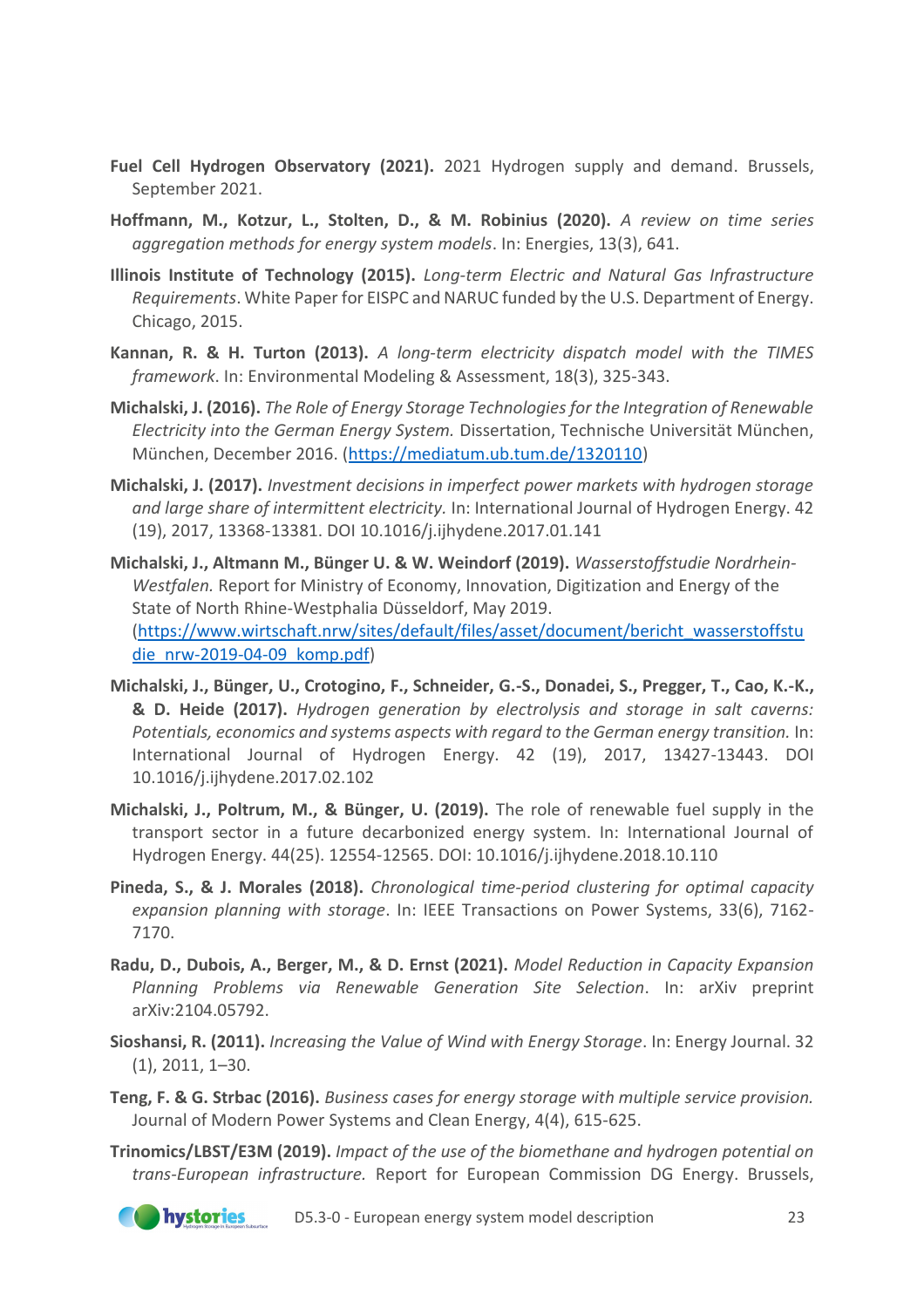September 2019. [\(https://ec.europa.eu/energy/studies\\_main/final\\_studies/impact-use](https://ec.europa.eu/energy/studies_main/final_studies/impact-use-biomethane-and-hydrogen-potential-trans-european-infrastructure_en)[biomethane-and-hydrogen-potential-trans-european-infrastructure\\_en\)](https://ec.europa.eu/energy/studies_main/final_studies/impact-use-biomethane-and-hydrogen-potential-trans-european-infrastructure_en)

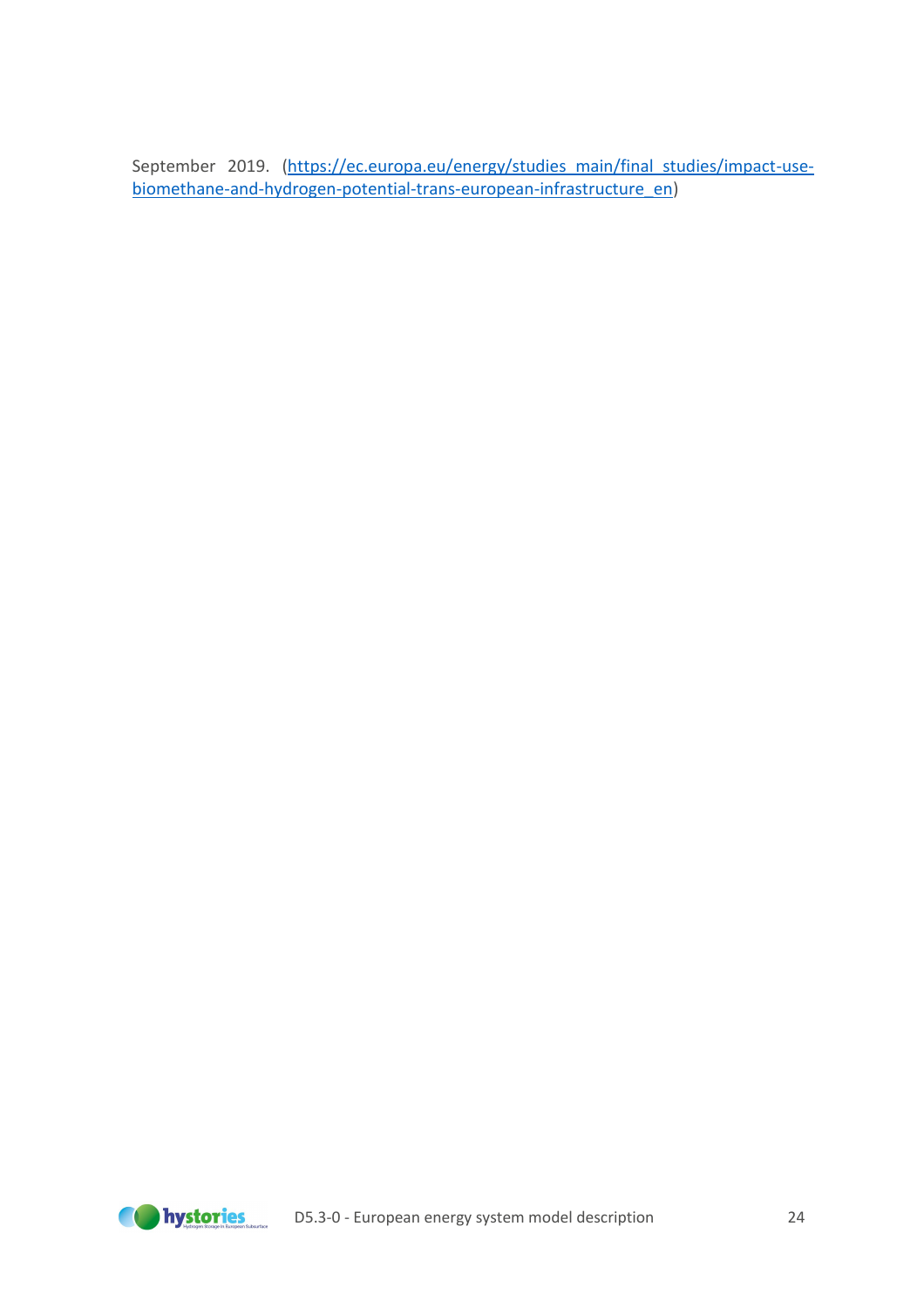